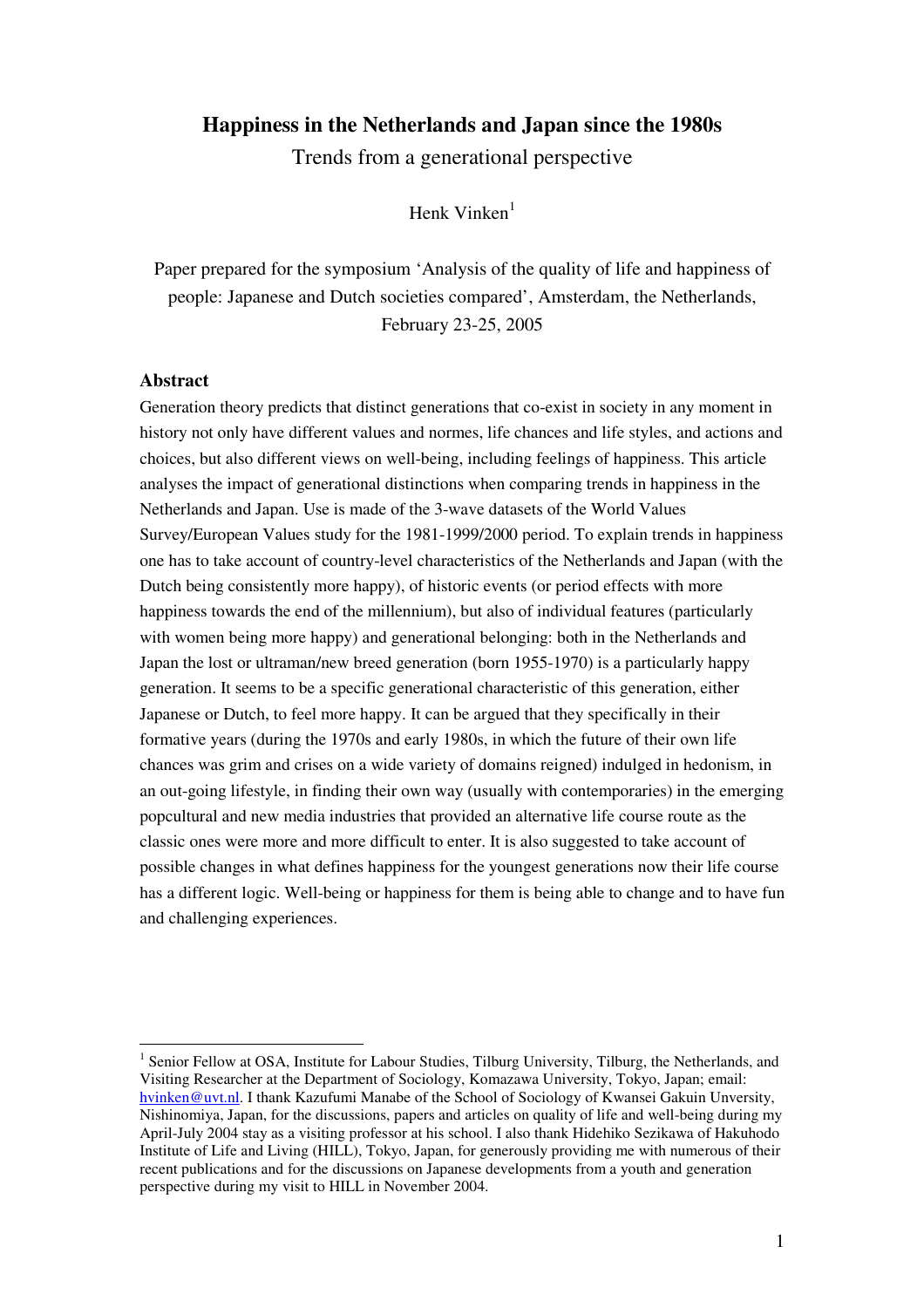#### **Introduction**

It is a cliché, but like most clichés, a widely accepted image of reality in both popular and academic discourse: advanced societies, such as Japan and the Netherlands, have experienced massive change resulting today in the co-existence of different generations with very distinct experiences. Assessments of quality of life, well-being, life-satisfaction, happiness and the like, along the lines of generational delineations seem to posses an almost self-evident legitimation. If younger generations grow up in a entirely different society compared to the one of their predecessors, for instance a society with a higher level of physical and socio-economic security, these generations will have and will persist to have other ambitions, expectations, if not values and norms reflecting the typical circumstances in their own period of growing adult (e.g., Mannheim, 1928/1929; Inglehart, 1997). The typical cultural make-up or mind-set of each generation, established, as theory goes, in the formative or youth years of generation members and maintained throughout the lifespan of these members, will enduringly impact their perception of life and its quality, their view of the world close or far away from where they live, their attitudes towards the most profane and most prozaic affairs, and their actions to attain (or not to attain) whatever it is they want (or not want) from life. Of course, there is much debate in social science on the theoretical points of departure and on the empirical validity of generational cleavages in any particular society at any given moment in time (see e.g., Becker, 1992, 1997; Diepstraten et al., 1999; Dekker & Ester, 1995; Van den Broek, 1996).

This paper aims to address the importance of generational perspectives in explaining trends in happiness in the Netherlands and Japan using longitudinal data from the World Values Survey and European Values Study over the last two decades of the  $20<sup>th</sup>$  century. The rationale to do so will be depicted in the next paragraph. This is followed by a short overview of the data and indicators used to analyze trends from a generational perspective, a perspective that necessitates including age and period effects, or, at least, proxies of these effects. The paragraph after this will present the main findings of the generational analyses, starting with a report on the developments in happiness as such in both countries. The final paragraph will draw some conclusions on the importance of using the generational perspective for assessing trends when comparing different societies.

# **Generation X, Y, Z**

Creating and debating generation images are popular pastimes in many advanced countries, including the Netherlands and Japan. Almost on a weekly basis new images are born. Old ones are discarded, or, better still, are ignored as if they had never been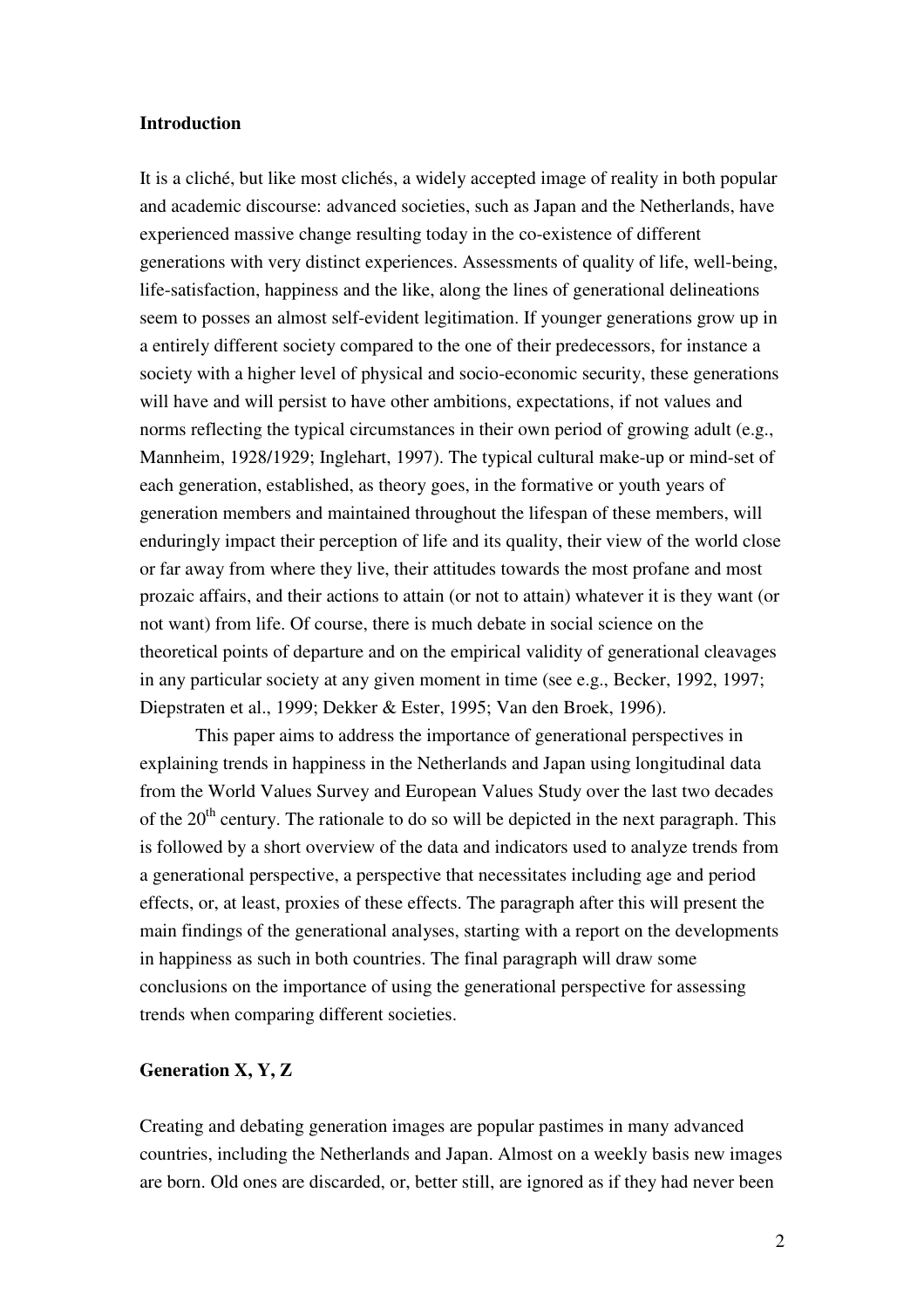there. Often these images, new or old, have a normative connotation usually directed towards the youngest generation whose members are 'not as they used to be in former times': their civic and political apathy, for instance, their one-sided love for money and consumerism, their unhealthy interest for trendy clothing and technological gadgets, their indulgence in everything bringing short-lived physical excitement, and, of course, their bad manners. Some Dutch generation labels are fine examples of this tendency; an at random selection from the Dutch news media (see also Diepstraten et al., 1998): the 'generation of nothing' (whose members believe nothing and prefer to do nothing, certainly not for the good of society), the 'generation of enjoyers', the 'back seat generation' (referring to youngsters daily driven to school by their parents), the 'patatgeneratie' (a label coined by the former coach of the Dutch national soccer team indicating the unhealthy lifestyle – eating french fries = patat – and weak attitude of today's young people making a whole generation unfit to perform and compete), the 'laconic generation', the 'bits and pieces' generation, etc. What seems to be of all times is that older generations spent much energy on stereotyping the younger ones (more than vice versa, see Diepstraten et al., 1998, 1999; Vinken, 1997). Especially in popular media and the advertising and marketing industry these stereotypes have proven useful to grasp and understand emerging lifestyle groups and whole decades of history at the same time. The fluidity of these labels, the fact that there are so many labels and that these labels alternate at high speed, is, however, proof in itself that they do not seem to fit generational reality very well.

Some generation stereotypes seem to stand the test of time or at least have, to some extent, survived serious academic study. The much famed and even more criticized generation framework of Henk Becker (1992, 1997) in the Netherlands (see the critiques in Dekker & Ester, 1995, Diepstraten et al., 1998, 1999; Van den Broek, 1996) is, beit in broader strokes than Becker intended, an accurate image of generation cleavages in the Netherlands. Becker defines a generation as 'a clustering of cohorts characterized by a specific historical location and by common traits at the individual level (life courses, value orientations and behavioral patterns) and at the system level (size and composition, generational culture and generational organizations' (Becker, 1992: 23, my translation). In his typology he distinguishes five generations in the Netherlands who had their formative years in the  $20<sup>th</sup>$  century in quite different historical circumstances: the *prewar generation* (born between 1910 and 1930), the *silent generation* (born between 1930 and 1940), the *protest generation* (born between 1940 and 1955), the *lost generation* (born between 1955 and 1970), and the *pragmatic generation* (born after 1970).

The formative years of the *prewar* generation in the Netherlands were marked by the Depression in the thirties and World War II. Members of this generation grew up at a time of mass unemployment and devastating war, which severely limited their life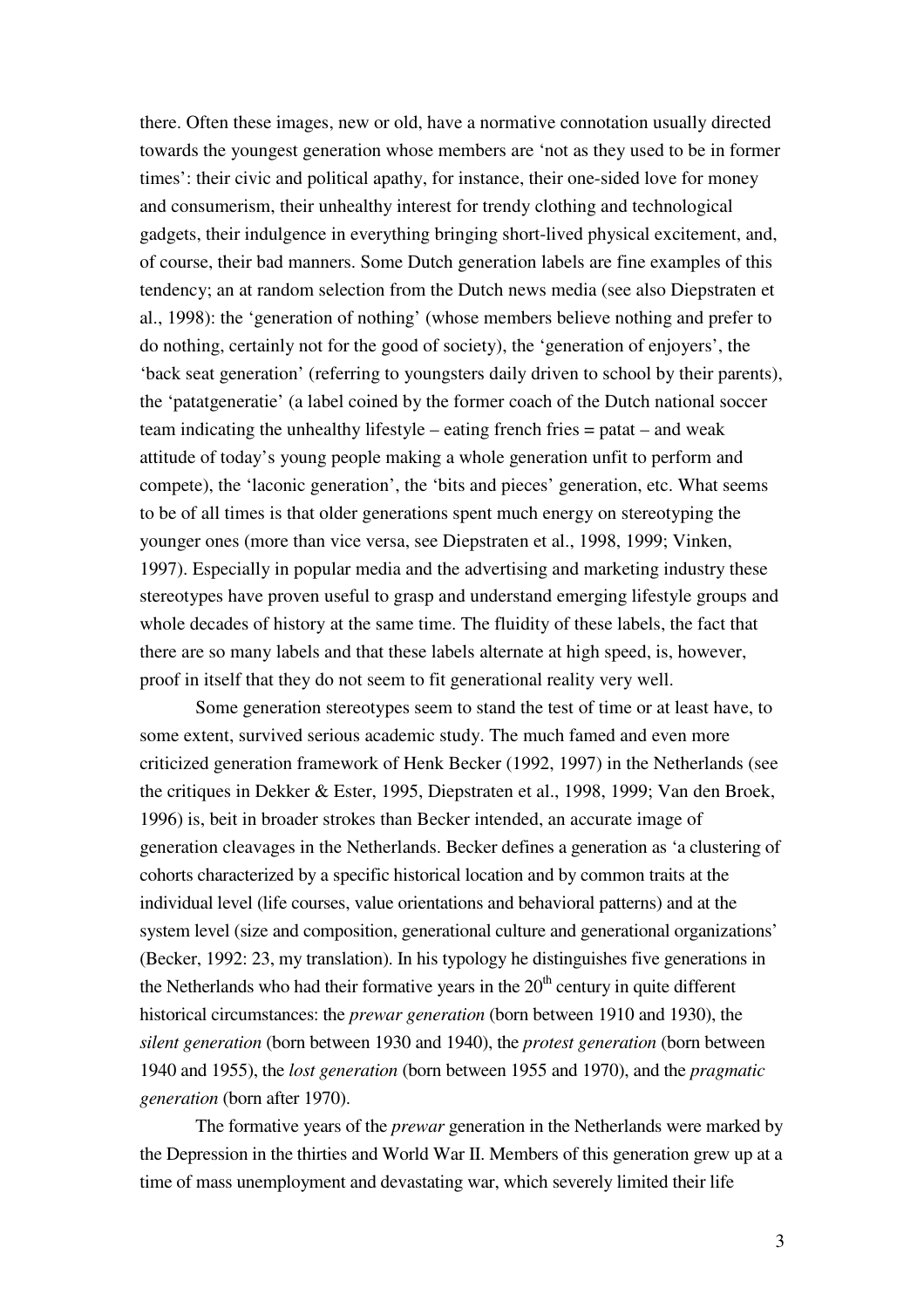chances. These dramatic experiences made this generation particularly apt to want to safeguard its financial security. Their norms and values stress a solid working ethic, sobriety, thrift and a desire for law and order. The formative period of the *silent* generation was in the postwar years of economic recovery and they entered the labor market at a time when jobs were amply available. Though on average, they had much better life chances, by and large members of the silent generation share the traditional norms and values of the prewar generation. The *protest* generation grew up in 'the turbulent sixties', a period of unprecedented economic prosperity and mushrooming higher education. In addition to their generally excellent life chances, they are legendary for their political resistance to 'the capitalist system' and the *bourgeoisie*, and their experimenting with the icons of youth culture: sex, drugs, and rock and roll. Members of the protest generation are assumed to have embraced norms and values that accentuate freedom, self-realization and self-expression, democratization, equality, and political involvement. The formative period of the *lost* generation coincides with the economic recession of the seventies and the mass youth unemployment of the early eighties. These circumstances negatively influenced the general life chances of this generation with lasting adverse effects over their life course.<sup>2</sup> Moreover, the lost generation was adolescent in times of serious social, environmental and geopolitical upheaval during the late 1970s up until the second half of the 1980s: housing speculations and ditto shortages, vivid environmental degradation, and peaking crises in East-West relationships. The future looked grim. This generation at the time labeled itself the 'No Future generation'. Members of the lost generation share many of the values of the protest generation such as self-actualization and freedom, but embrace less exalted expectations, are less interested in political involvement, and exhibit a more down-toearth 'no-nonsense' approach to societal issues. The *pragmatic* generation grew up in a period of economic recovery and is assumed to have better overall life chances than the lost generation. The alleged small size of this generation implies less severe competition for good jobs and incomes. In view of the recent formation of the pragmatic generation Becker at the time did not speculate on possible distinctive norms and values.<sup>3</sup>

There is not much strong proof that each and every generation discerned by Becker is an actuality on every possible feature (see Van den Broek, 1996; Diepstraten et al., 1999). As predicted the two oldest ones, prewar and silent, seem to overlap strongly in terms of values, as do (not entirely so predicted) the two 'younger' ones of the protest and lost generation both in terms of values and life chances. There does seem to be a strong distinction between these two blocks of generations. The two

 $2^2$  Becker re-evaluated the life chances of the lost generation and concluded that they are better than was estimated some years ago (Becker, 1997).

<sup>&</sup>lt;sup>3</sup> See for an internationally comparative trend study about social and cultural positions of this generation *The future of young generations* (Van Bommel et al., 1995).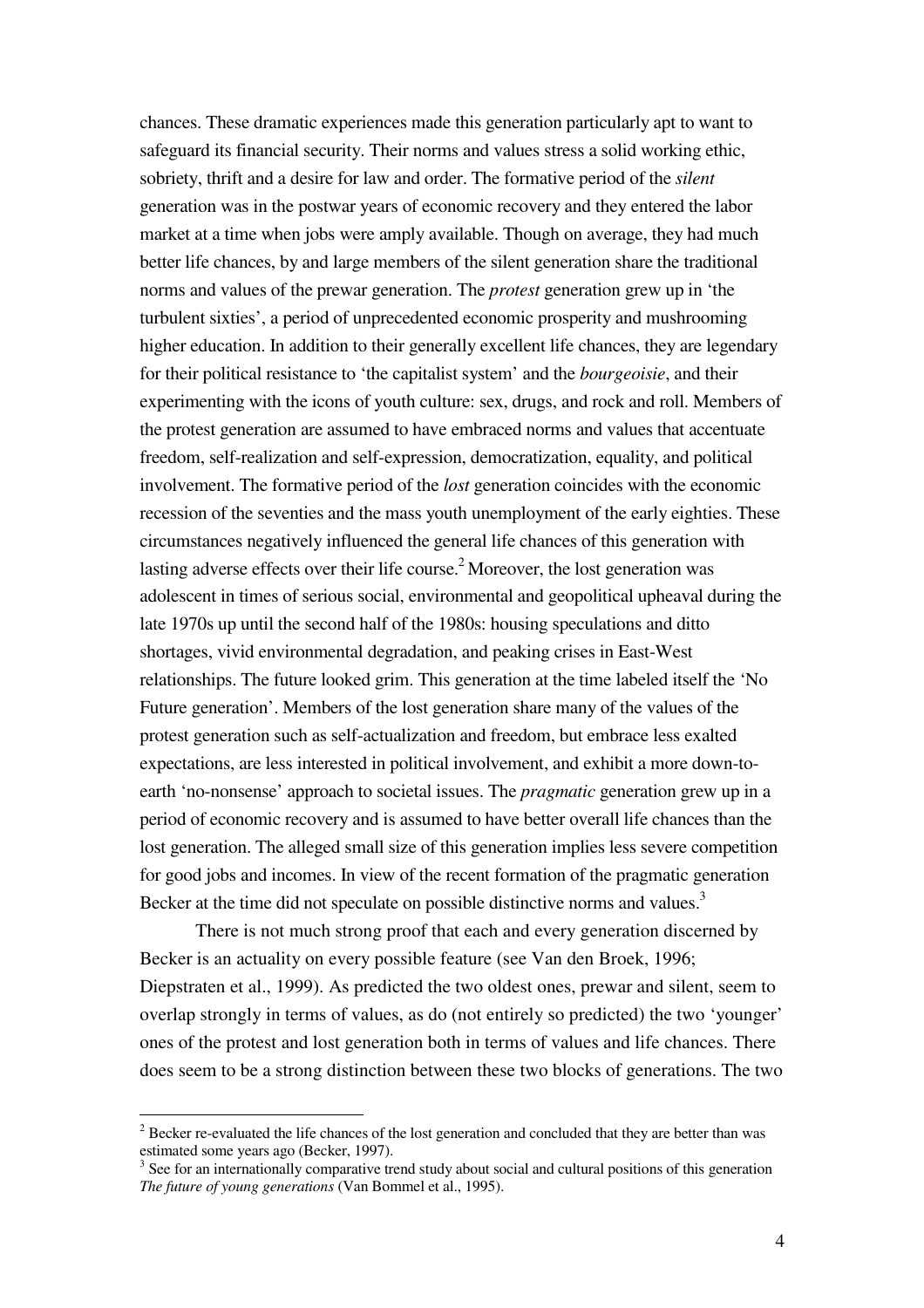older and the two younger ones stand at each side of a serious value gap. The very young generation, the pragmatic, combines values of either two blocks of generations with some more emphasis on the ones of the oldest block (a return to more 'conservative' views). However, there is some evidence at the subjective level – and this is important as will be shown below – that the five Becker generations do exist. A very large majority of people claimed to belong to a generation. The exception, though still a majority, is the lost generation. Asked to typify their own generation without prompting them to which generation they objectively belong (considering only their year of birth), the vast majority of people mentioned circumstances, events and even specific popcultural commodities (music players, ICTs, idols, etc.) that generation theory predicted (see also Ester et al., 2002): the oldest generation members mentioned the severe war and postwar experiences and the icons that belong to these periods (Churchill, the Dutch Queen Wilhemina, etc.); the protest generation exhausted itself in mentioning the Vietnam protests (that they usually did not attend) and their full consumption of American-style popculture agitating against Americanstyle consumerism (the much-famed rock and roll attitude); the lost generation stressed the crises on a broad number of affairs, their no-future prospects and indulgence in hedonism; and the pragmatic one emphasized their unique electrified communication environment and hybrid style preferences. Top priority generation gaps were seen in the distinct norms and values on upbringing, family-life and sexuality, not in attitudes towards work, not in political or social values, not in pop cultural styles. These private lifesphere values were seen as generationally distinct due to formative experiences and as still influential in the lives of generation members even now when they had grown older.

It seems to make sense to generation members themselves to identify with generations. This is exactly what classic generation theory, as established by Karl Mannheim (1928/1929), would predict. Mannheimian conceptualization of a generation stresses that a generation is not a mere statistical birth cohort. To begin with, a generation refers to individuals who are born in the same historical period, who live in the same socio-cultural space, and are aware of sharing similar youth experiences in their formative years. This conceptualization presupposes that generation members subjectively identify with their generation, are linked by a common biography, have an elementary sense of a joint destiny and of being different from other generations. Generation membership assumes generation *consciousness* and a cognizance that one's generation is *distinct* from other generations. Generation membership thus depends on the subjective views of people in a particular social and historical setting. He discerns three dimensions: generation location ('*Generationslagerung*'), generation as an actuality ('*Generationszusammenhang*'), and generation unit ('*Generationseinheit*'). A generation location refers to individuals born in the same period and socio-cultural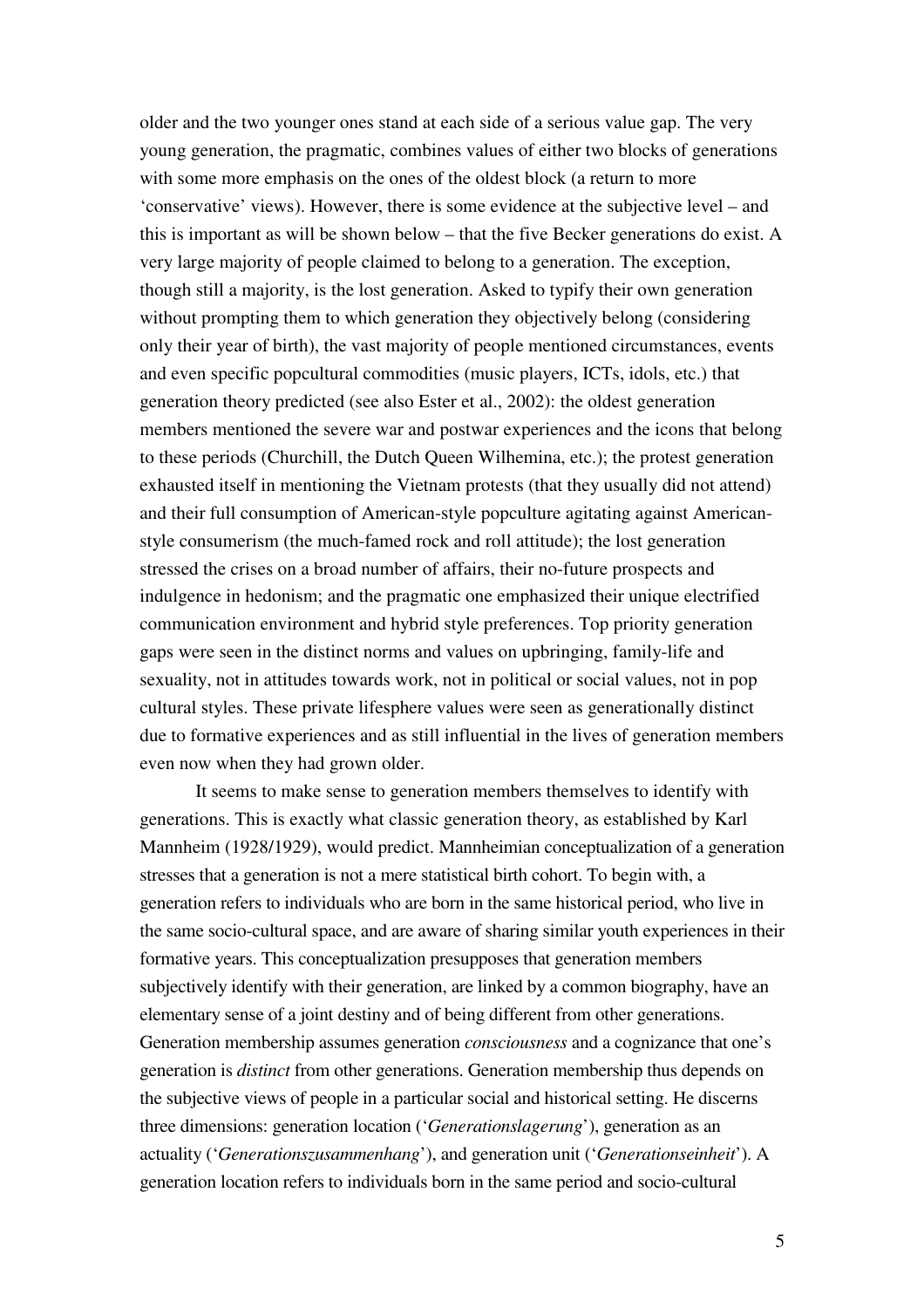space, who are exposed to a common range of historical events. A generation location is a potential generation that may or may not materialize. This potentiality of generation formation becomes reality by way of a generation as an actuality, which is defined as 'constituted when similarly located contemporaries participate in a common destiny and in the ideas and concepts which are in some way bound up with its unfolding' (Mannheim, 1952: 306). The step from a generation location to a generation as an actuality depends on the recognition of common experiences during the formative period of individuals who are born in the same historical and cultural space or region, who feel connected with their contemporaries because of the common destiny of their '*historischen Schicksalgemeinschaft*'. Thus a generation as an actuality exceeds the mere historical co-presence of individuals. To corroborate this view, Mannheim draws on Dilthey (1875), who emphasized the importance of commonly shared experiences as subjective, mental elements and the impact of the youth period or formative years.

In the Netherlands there seems to be a case for generations existing at the subjective level (feeling distinct at numerous features along the lines of the fivegeneration format, but feeling still distinct especially because of private sphere values and norms) and to some extent at the objective level (looking at birth cohorts) in terms of values and life chances (especially a distinction between people who were born before 1940, between 1940 and 1970, and after 1970). In Japan there is reason to believe that generations followed a highly similar path in some respects and a very different one in some others. Fujiwara and Carvell (2002) combine official statistics, survey data and qualitative materials and make a plausible case for several generations who exist at the turn of the millennium and whose experiences align sharply with distinct circumstances and events since the 1920s in Japan. The *young seniors* are born between 1930 and 1940 and are (much in line with the Dutch silent generation) frugal savers and cautious spenders, aiming at self-reliance, improving their quality of life and personal relationships and keeping up good health and appearances. The *postwar baby boomers* (another label that is much used to point at the protest generation in the Netherlands) are born between 1940 and 1950, have prosperous careers, are the first generation to live for themselves, identify with values and lifestyles, are very consumption-oriented and are on the look-out for new experiences. The *ultraman generation* is born between 1950 and 1960 and partly overlaps with the Dutch protest generation and lost generation. Strikingly, Fujiwara and Carvell (2002: 81) report as a first feature that, similar to their Dutch lost generation counterparts, this generation has difficulties defining themselves as a generation. Their defining moment relate to rising importance of television (Ultraman is a TV series superhero), the rise and collapse of the bubble economy from which they are now suffering uncertainty if not debts, the crumbling of future securities and in general worries about their future. The *new breed generation* is born between 1960 and 1970 (overlapping fully with the Dutch lost generation) is hedonistic, or as Fujiwara and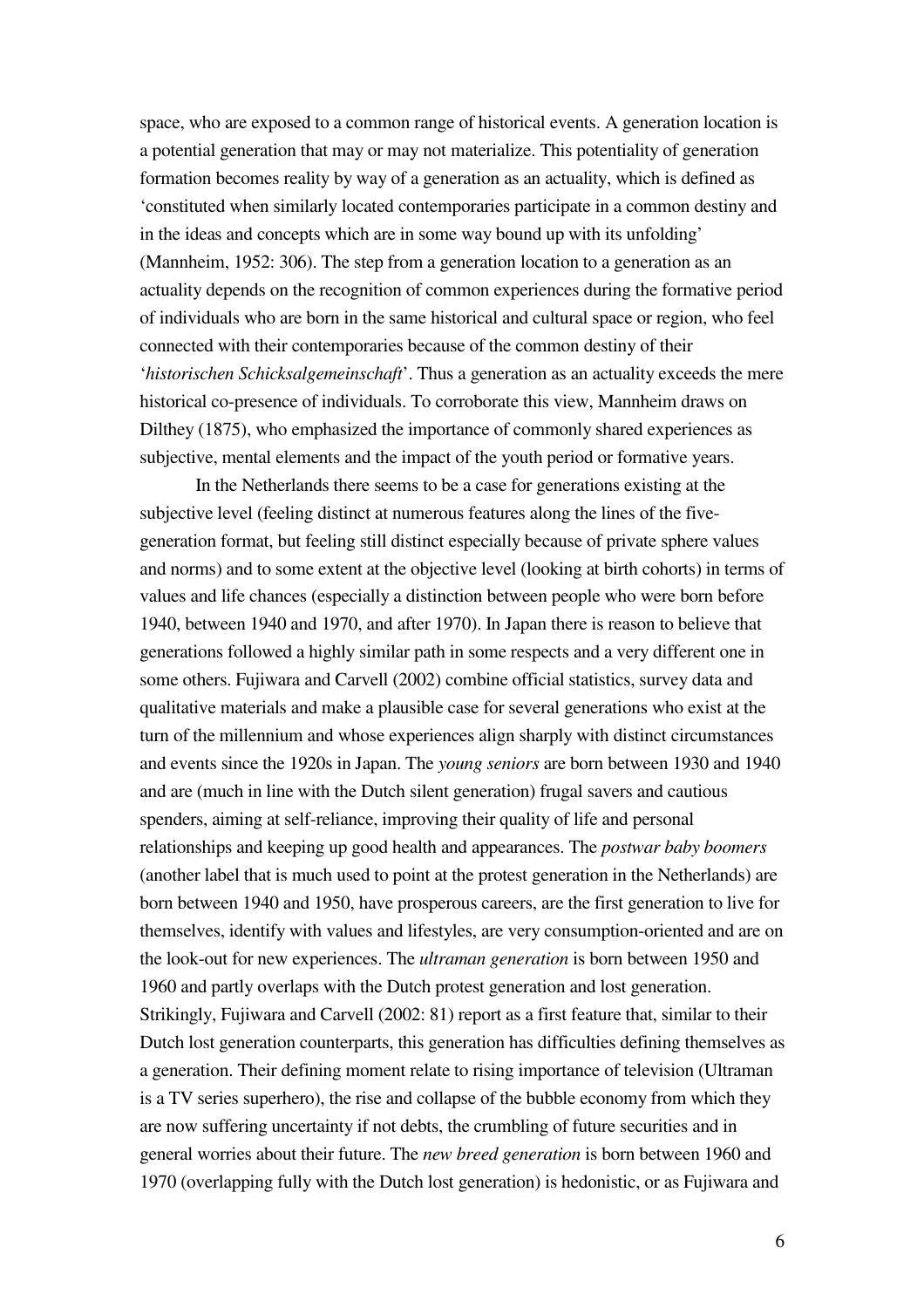Carvell (2002: 97) indicate: 'the first generation to cultivate a lifestyle that emphasized leisure activities… eating our, playing sports, traveling to popular tourist spots'. Many of them have started their own enterprises in new media areas, choose to stay single, refuse to give up their lifestyle for children and reject prewar values and gender roles. Typical for Japan is, next, the generation of the *second baby boomers* born between 1970 and 1980. In the Netherlands birth rates dropped continuously resulting in the assessment that the pragmatic generation (born after 1970) would be small-sized. In Japan the new breed generation is small compared to the first and second baby boomer cohorts. The second baby boomers also wish to enjoy life, take affluence for granted, are selfabsorbed, focused on fun and entertainment and preserving the balance between work and personal life. They combine styles, tastes and high- and low-ranked commodities and extensively use ICTs on a day-to-day basis (see also HILL, 1995). They seem to share a pragmatic view on combining jobs and private lives with the Dutch young generation. As Honda (2004) also shows, many of the twenty-something Japanese choose to live the life of '*freeters*', people who are oriented at getting part-time and short-term contracts to be free to enjoy a personal life and dream about the next steps in their life course (however much they are also forced to do so due to labor market chances as Honda, 2004, also shows). The *teens*, finally, are born between 1980 and 1990 and can probably not yet be regarded a full-fledged generation. They share features (being open to others and to new developments and very busy with incorporating trends that play up their youthfulness, etc.) that young people of every decade of history probably share. It is important, in other words, to take account of characteristics that are typical for a generation and last throughout the lifespan of its members and characteristics that are typical for different phases of the life course (being in education, being employed, having children, etc.) but fade away when people progress from one phase to another. As we will argue further below, it is important to take account of different effects at the same time in order to discern the distinctiveness of generations in terms of values, life chances, and actions.

# **Assessing the feeling of happiness of generations in value surveys**

In the following we aim to assess the diversity in happiness between the Netherlands and Japan taking account of generational cleavages. It is plausible to assume that due to the very distinct formative experiences and the resulting diversity in values, life chances, and actions each generation will a different view on their well-being, including the feeling of happiness. It might well be found that the older generations still feel difficulties to assert an overall positive feeling when contemplating on their well-being. The same might go for the cohorts that have been brought back to reality when the economic and political upheaval took their turn. Cohorts that were raised in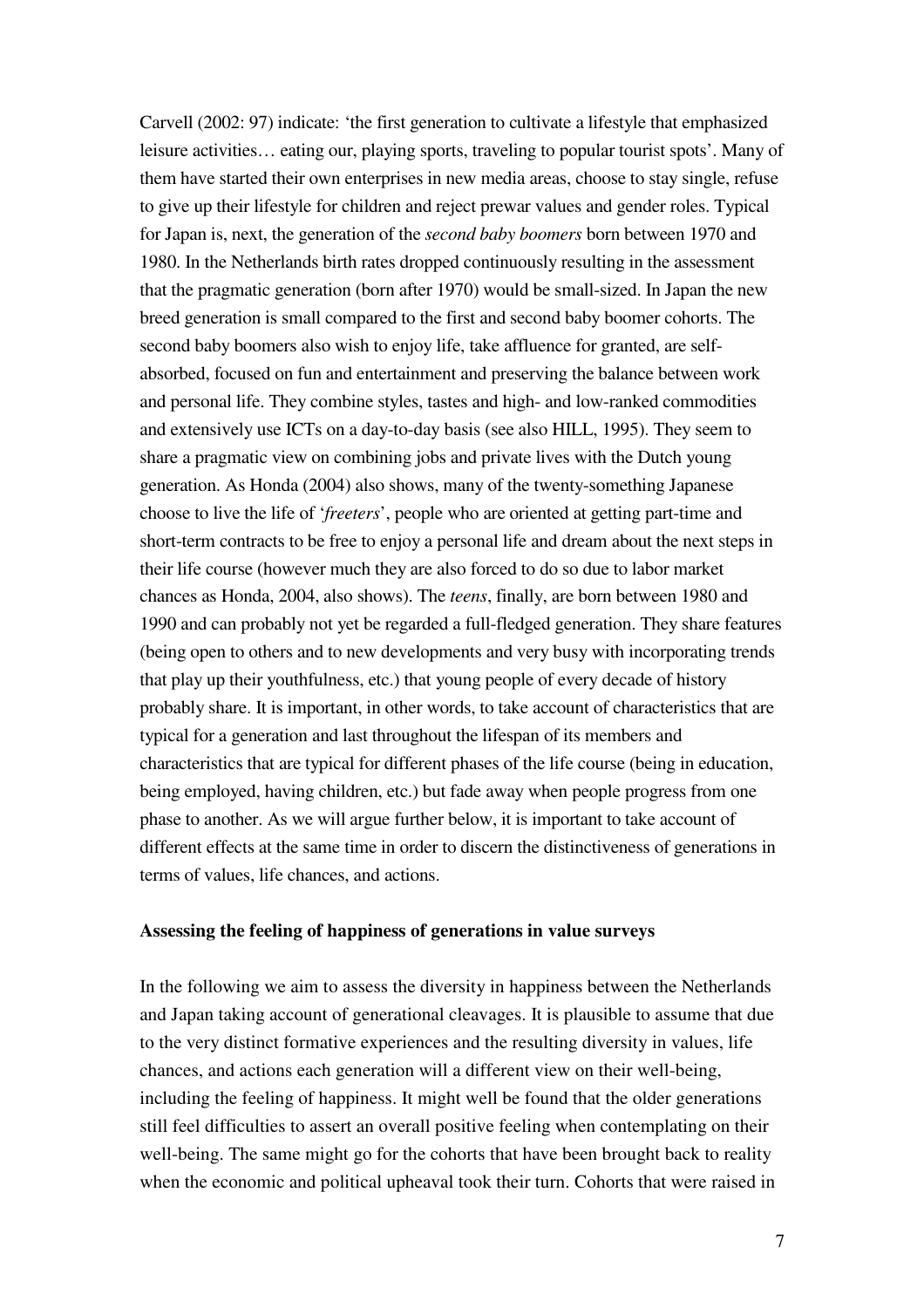affluent, the 'sky-is-the-limit' times, such as the protest or first baby boom generation, might well be less hesitative to present themselves as happy, if not self-confident and complacent. It might also be that these generational differences are equally or perhaps even more important than country differences, in our case, the ones between the Netherlands and Japan. Perhaps only particular generations are responsible for the diversity between these countries. These and other possibilities are explored in this paper.

Use is made of the longitudinal survey data from the related projects of the World Values Survey (Inglehart et al., 2004) and the European Values Study (Halman, 2001; Arts et al., 2003). The European Values Study (EVS) started in the early 1980s and currently consists of three waves (1981, 1990, 1999/2000), including almost all European countries and reserving a central place for religious, family and work values and other attitudes, opinions, and perspectives. Building on the first wave of EVS, the World Values Survey (WVS) evolved using most of EVS questions in many non-European countries, including Japan, and is now covering almost 85% of the world population (Inglehart & Oyserman, 2004). WVS includes an extra wave of data from around 1995 (excluding many European countries, such as the Netherlands). Here we selected data for the Netherlands and Japan from 1981, 1990 and 1999/2000 (in the Netherlands data were gathered in 1999, in Japan in 2000), thus covering the two final decades of the  $20<sup>th</sup>$  century.

The focus is put on one key variable in all three waves aimed to directly tap people's assessment of their present feeling of personal happiness, a 4-point scale that (after recoding) ranges from 1 not happy at all to 4 very happy.

Based on the year of birth we discern four generations in both countries: the war generation, the baby boom generation, the baby bust generation, and the second baby boom generation. The issue is not that the correctness of the labels of these generations for each country may not be debated, but that the delineations of the four generations yield plausible distinctions. The war generation refers to those born before 1940 and includes the above-described prewar and silent generation of the Netherlands and the young senior generation in Japan (and of course those who had there formative years in and before the long war period in Japan). All three share particular unique formative experiences focused on attaining basic political, physical, and socio-economic security. The baby boom generation, here including the 1940- 1955 birth cohorts, coincides with the Dutch protest generation and the Japanese baby boom generation and the older cohorts of the ultraman generation. They at least share formative experiences that shifted the emphasis away from security to self-expression and the enjoyment of an abundance of good opportunities in rapidly developing economies. The baby bust generation is born between 1955 and 1970. It includes the Dutch lost generation, the younger cohorts of the ultraman generation and the whole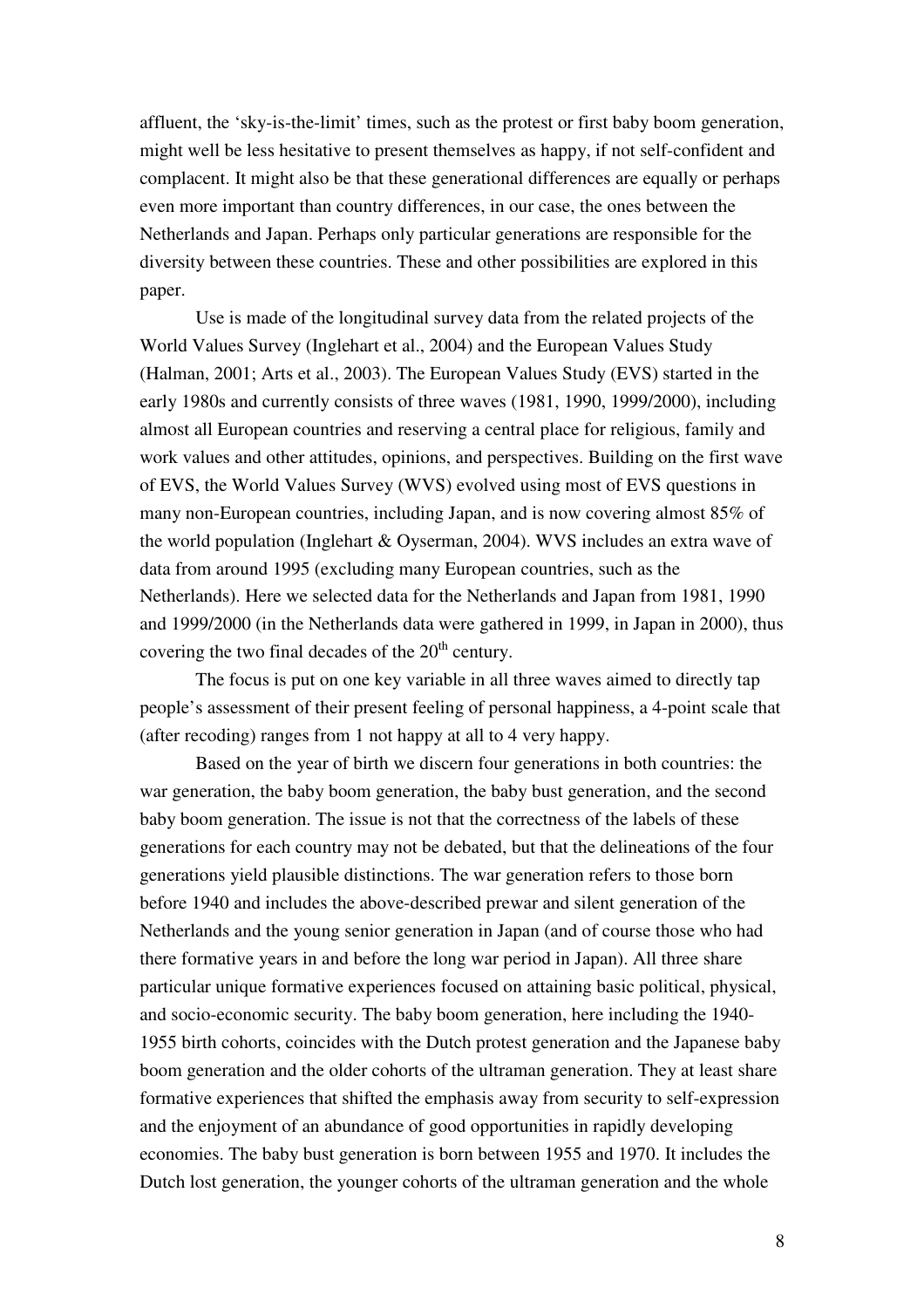new breed generation in Japan. They share a youth period of consciously chosen hedonism, resistance to belonging, and the maintenance of alternative values and lifestyles. Finally, we discern the second baby boom generation, born after 1970, that includes everyone of the Dutch pragmatic and the Japanese second baby boom generation. All share pragmatic views on work and personal life, seemingly aiming at having the former element of the equation (work) serve the latter (personal life). The youngest respondents in our data are born in 1981 and are included in the second baby boom generation.

It is important to include other features as well in order to identify generation effects. In generation analyses aging, period and cohort (or generation) effects are discerned (the so-called APC-model; see Van den Broek, 1996; Diepstraten et al., 1999). Without distinguishing these three effects, analyses are confronted with an identification problem. This means that is will be unclear whether or not an established effect is due to generation membership, to someone's age (or better still, someone life course transitions) or to events that affect everyone at a certain moment in time. Here we use basic proxies for the two latter effects. A proxy for the latter effects, period effects, are the years of data gathering (1981, 1990, 1999/2000) with which we will compare the impact of living in 1990 with living in 1981 and of living in the 1999/2000 period with 1981 and 1990. Basic proxies for age or life course effects are used by including items tapping someone's stage in terms of education (having finished education at a high age) and employment (having full- or part-time employment or being self-employed).<sup>4</sup>

We will start with a rather straightforward trend analysis on happiness, looking at the development in the three waves 1981, 1990 and 1999/2000 in the Netherlands and Japan. Analyses of variance (ANOVA) result in assessments of differences in happiness between the two countries at each moment. A measure of explained variance (the eta<sup>2</sup>) indicates the strength of the difference and comparing the scores for each year indicrectly shows whether or not the country differences have inclined or declined.<sup>5</sup> Next, we will repeat these analyses when looking at the four different generations. We can address the differences between countries within each generation and also the extent to which the possible differences develop towards divergence or convergence over time. Finally we analyze the relative impact of generational diversity by performing stepwise logistic regression analyses. In a first

<sup>&</sup>lt;sup>4</sup> Based on questions on the age at which one finished/completed full-time education. The responses were truncated in three equal categories (low, modal, high; each including 33% of the respondents). In the logistic regression analyses (see table 3) the highest category was included (1) versus the two others (0). For employment status those indicating to have full- or part-time employment or being selfemployed were included (1) versus others (being a student, housewife, retired, unemployed, other, set at 0).

 $5$  Whether or not, to be more precise, the country to which one belongs is more strongly or weakly associated with happiness diversity in one period of time compared to another.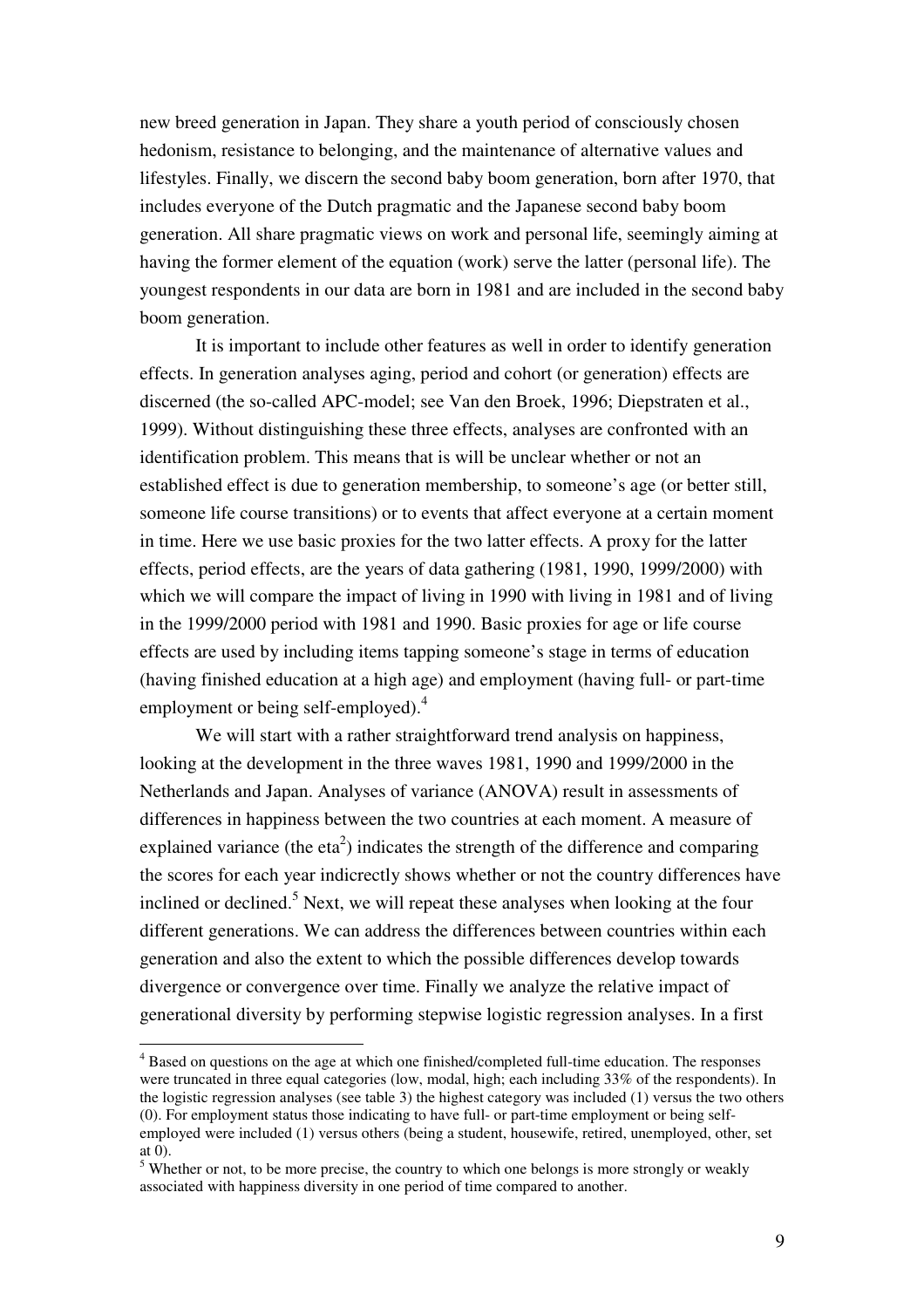step we look at country differences in happiness levels in three periods: 1981-1990, 1981-1999/2000 and 1990-1999/2000. Then we add the age or life course effects, then period effects (depending on the period of comparison we add different years), and then generation effects (excluding the youngest, second baby boom generation when comparing with 1981, a year in which members of this generation were too young to participate in the survey). The logic is that when we add a new set of variables in a particular step these variables should have 'added value'. Two possible outcomes are at play: either the variables on the former steps decrease in impact, meaning that the added variables are a better explanation of happiness diversity, e.g. if the difference in happiness between the Netherlands and Japan is mainly due to generation effects, the country, life course and period effects should decrease in impact if not become insignificant. The other possibility is that these effects remain significant and that new variables, such as those tapping into generation membership, either add or do not add to the explanation of happiness diversity. At each step we check the improvement of the model. If the addition leads to a significant increase in model significance we continue; if not, we stop (which was the case when adding interaction effects of being from a particular country and a particular generation). This paper and its analyses, in other words, are explorative: we are not sure beforehand what effects are important in what way.

### **Happy new breed ultramen from the Netherlands and Japan**

The Japanese and Dutch are different in many respects, also in terms of reported wellbeing and feelings of happiness. As Manabe (2004) reports, comparing the structure of well-being across some seven nations with the WVS-data of 1999/2000 (not including the Netherlands) shows that an individual's feeling of happiness is part of the main dimension (the strongest factor) of reported well-being in most of these nations. Not so for China, but this might be due, as Manabe reports, to translation difficulties yielding a strongly divergent semantic meaning of happiness compared to the other nations included in his analysis (six other relatively large, populous countries, being Japan, Germany, the US, Brazil, India, Nigeria). Happiness, in other words, might well be a key factor in comparing the structure of well-being crossnationally. Although 'gelukkig zijn' or feeling happy in Dutch and happiness or 'shiawase' in Japanese seem to refer to similar issues of well-being, the evaluation of both does lead to quite different responses, as table 1 shows.

Table 1 about here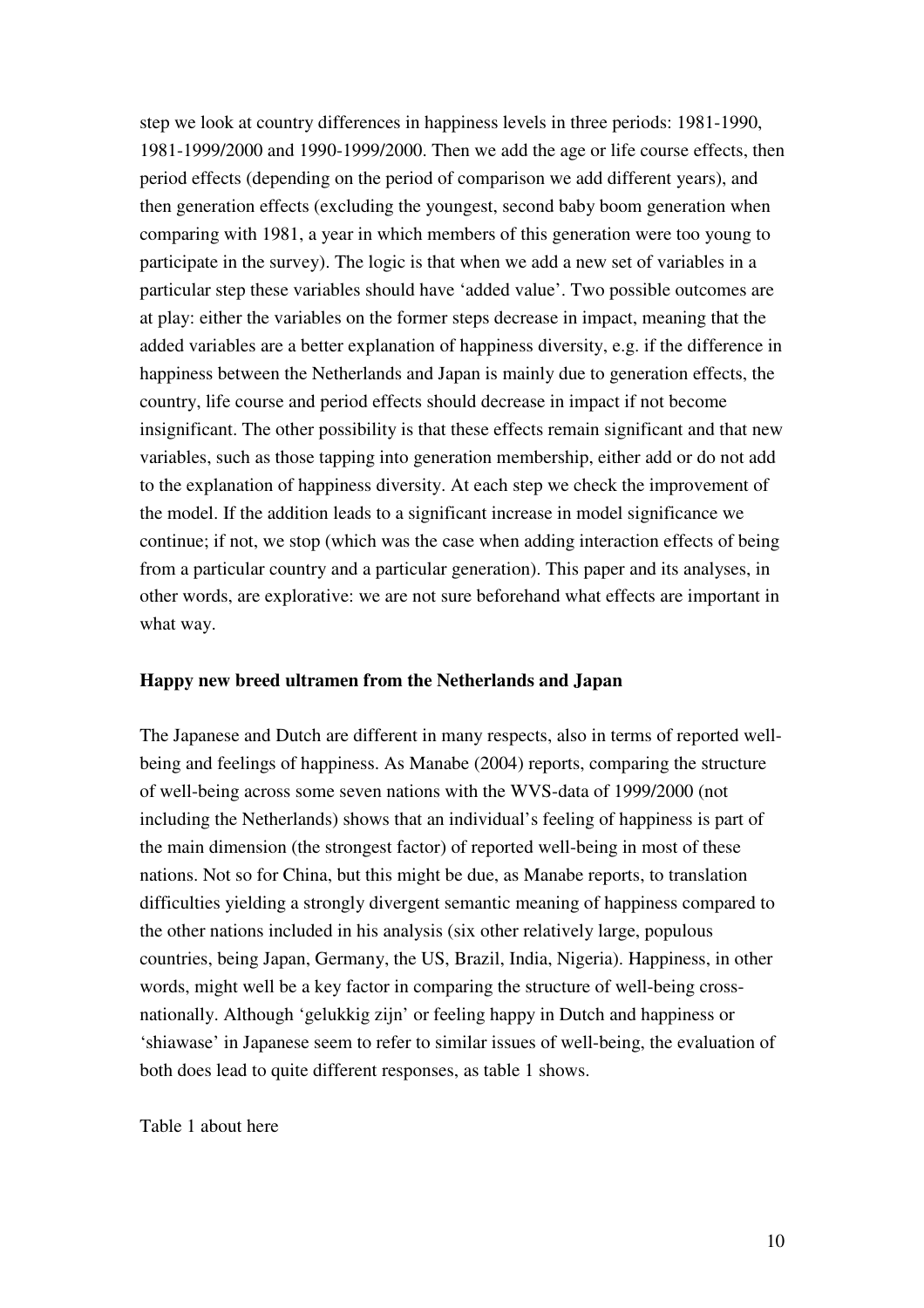On average the Dutch feel more happy than the Japanese in each year of surveying happiness in both countries. The difference between the Netherlands and Japan is vivid and significant, but not strikingly large. The Dutch usually report to be 'quite happy' (between 6 to 5 out of 10 people) and are more likely to report that they are 'very happy' as the last decade of the second millennium closes in (with a mention of 5 out of 10 as well). The Japanese are somewhat more modest and over the last two decades of the  $20<sup>th</sup>$  century large groups of them (about 6 out of 10) continue to mention that they are 'quite happy'. In 1999/2000 a remarkable 3 out of 10 Japanese people say they feel very happy. There are divergent trend developments in the feeling of happiness in both countries. In the Netherlands the largest leap forward was established in the 1980s: e.g., 3 out of 10 in 1981 reported to be very happy, in 1990 this was 5 out of 10. In the 1990s itself happiness levels remained stable in the low country. In Japan, by contrast, the rise in happiness is modest but steady over the last two decades. The rise is, strikingly, strongest in the post-'bubble' years of the 1990s.

Drawn in broad strokes we might conclude that in the Netherlands the feeling of happiness is quite to very high especially at the end of the 1980s and that in Japan the feeling of happiness is quite high particularly as the 1990s ended. The result is that at the turn of the millennium both countries have more similar levels of happiness than 20 years before and particularly than 10 years before. This is corroborated when we take a look at the eta<sup>2</sup> at the bottom of the table.<sup>6</sup>

How do our four distinct generations respond? Is there evidence that particular generations, e.g. the ones growing adult in respectively the 1980s and 1990s, feel more or less happy? Table 2 reports.

### Table 2 about here

Overall, the pattern at the county-level is replicated at the generation-level. Dutch generations, either the war, baby boom, baby bust or second baby boom generation, are more happy than their Japanese counterparts. There is only one exception. The war generations in both countries at the end of the 1990s have similarly high levels of happiness. When born before 1940 and living at the turn of the millennium Dutch and Japanese citizens feel equally happy. The baby boomers (born between 1940 and 1955) in the Netherlands are more happy than their Japanese counterparts, but the trend among this Dutch generation is rather stable. What is more, the Dutch baby

 $<sup>6</sup>$  An eta<sup>2</sup> of at least 0,05 reflects a serious association between, in this case, country and feeling of</sup> happiness. Eta<sup>2</sup> can be interpreted as a measure of explained variance: e.g. 0,05 equals 5% of explained variance. Here the eta<sup>2</sup> is 8% in the early 1980s, rises to 11% in 1990 and drops to 5% at the end of the 1990s.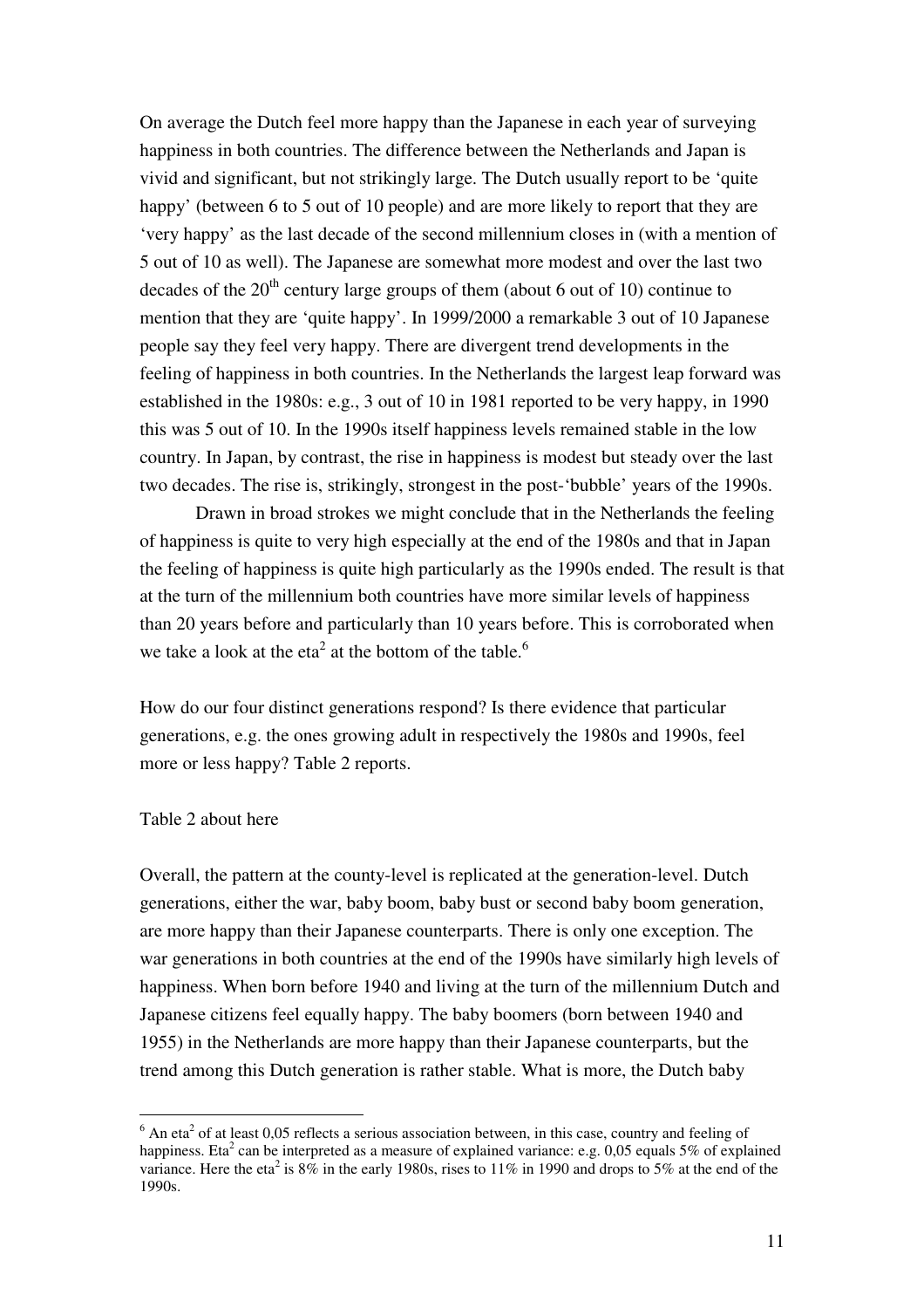boomers experienced a slight fall in happiness in the 1990s. The Japanese baby boomers neatly follow the national pattern, a modest rise in the 1980s, and a strong rise in the 1990s. This trend is also found among the Japanese baby bust generation (born between 1956 and 1970) who particularly picked up in their feeling of happiness in the 1990s. Among the Dutch baby busters the rise in happiness in 1980s is very strong, but this trend came to a standstill in the 1990s. The second baby boom generation (born after 1970, the youngest one being born in 1981) aligns with this pattern in both countries: a higher level of happiness for the Dutch compared to the Japanese second baby boomers. The latter make a giant leap forward in terms of happiness during the 1990s. The former rise modestly in terms of feeling happy. The Dutch second baby boomers, however, seem exceptional within the Dutch generational context. All other, older, Dutch generations experience either a standstill or a modest fall in happiness (still, with feeling quite happy, overall) during the 1990s. The youngest Dutch generation, by contrast, grows in their feeling of happiness, as their Japanese counterparts do, comparatively speaking, in extremo.

To conclude: Mostly all Dutch generations are more happy than Japanese generations in the last two decades of the  $20<sup>th</sup>$  century. In the 1990s the rise in happiness among all Japanese generations is strong leading to equal levels of happiness among the oldest generations. All Dutch generations in this period, except the youngest, experience a hold in the rise of happiness and even a slight back fall. The Dutch and especially the Japanese second baby boomers feel much more happy at the turn of the millennium.

Let us now see what the relative impact of these generational differences is in trends of happiness, an impact that can only be addressed when including other relevant features, as has been argued. Table 3 shows the findings of a series of logistic regression analyses.<sup>7</sup>

#### Table 3 about here

First of all, we compare 1981 with 1990, which excludes the youngest second baby boomer generation (did not participate in the 1981-surveys). The difference between Japan and the Netherlands is important and remains important even when adding life course effect proxies (first), a period effect (second), and generation effects (third). The country effect does not decline in importance, meaning that it stays important to know from what country individuals are when addressing trends in happiness, even

 $<sup>7</sup>$  The focus is put on those who indicate to be very happy (1) versus others (0). Dividing the population</sup> into very and quite happy versus the not very happy and not happy at all yielded very low numbers of people in the latter category.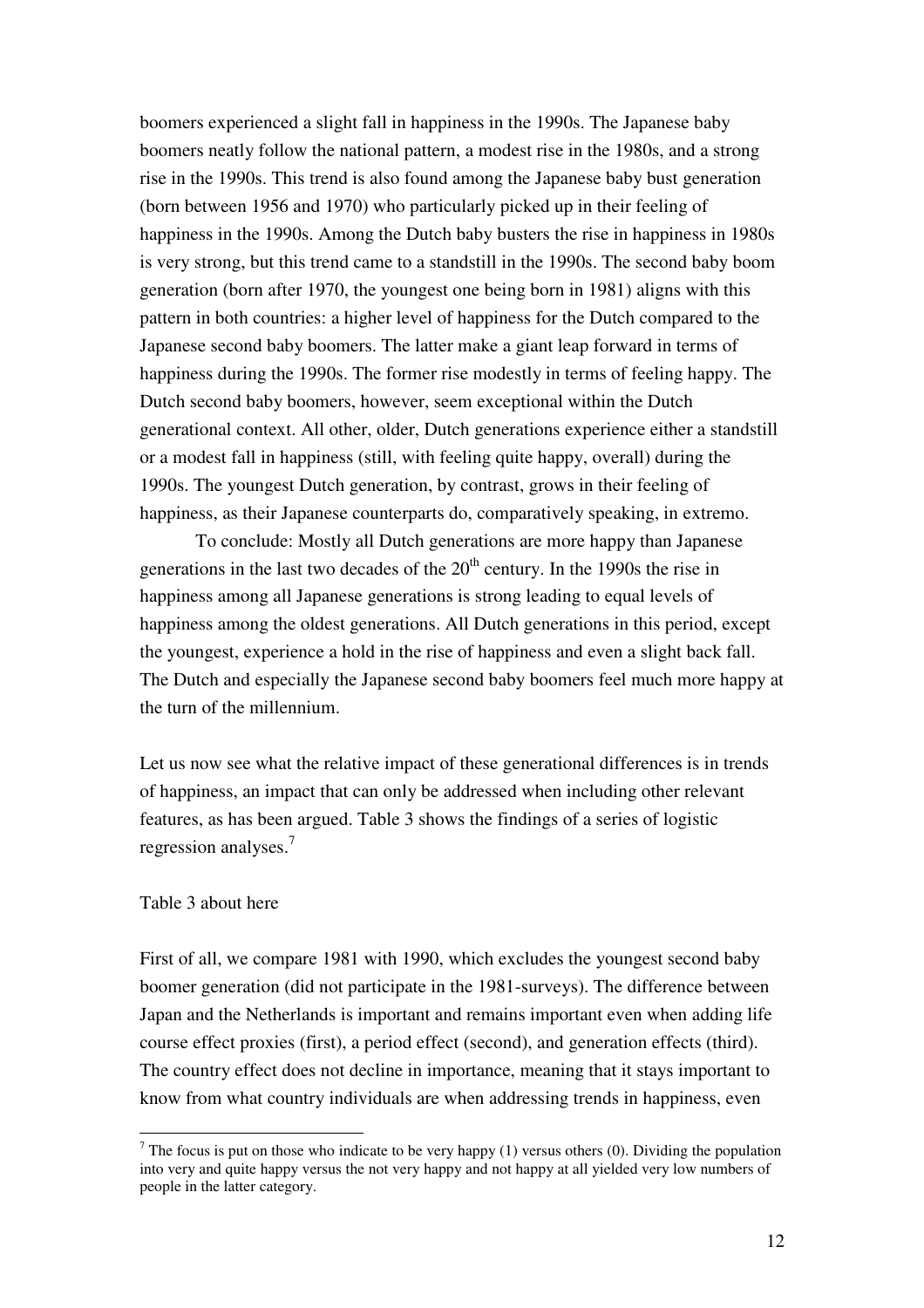when we know their life course stage, the period in which they live, or the generation they belong to. Life course effects, at least the proxies we used for these effects, are not important. Gender is: women, either Japanese of Dutch, either having finished a higher education or not, being employed or not, or being from a particular generation, are more happy than men are. There are no life course effects, but there are period and generation effects adding to the country and gender impacts. At the end of the 1980s people are more happy as such than they were at the start of the 1980s. Of course, here we use a crude indicator for a period effect: the year of interview. This indicator of course only implicitly includes significant events that characterize the early or late 1980s.<sup>8</sup> Which events and circumstances have been crucial is yet unclear; that these event and circumstances are crucial is a fact. Furthermore, being a member of the baby bust generation is of great importance: baby bust generation members have become more happy than the other generations have (regardless of their nationality, of course). The ultraman/new breed and lost generation seem to have recovered from the no future perspective of the early 1980s: they might particularly have profited very well from the bubble economy in Japan and the declining geopolitical threats since the fall of the Berlin Wall – both concerns, economic and political, that were at the heart of their formative years.

Comparing happiness developments in 20 years time, between 1981 and 1999/2000, again excluding the youngest generation, we can again see that being from the Netherlands or from Japan remains an important factor, although the importance does eventually decline somewhat after adding other effects. Again, women are more happy than men, and, when adding only life course effects (and not period or generation effects yet), there is a positive effect on happiness of one of the proxies of life course transitions, being the attainment of high levels of education. These people have experienced a prolonged period of education in their life course and enter posteducational life with higher qualification than their counterparts have: this makes them attribute feelings of more happiness. Yet, this reasoning does not hold after entering period effects. It is not aging or making life course transitions, it is the period in which one lives that yields higher levels of self attributed happiness. The end of the millennium, better still the events and circumstances at this time, has made people, Japanese or Dutch, happier. Generation effects are insignificant: being from the war generation, the baby boom generation or the baby bust generation or not does not affect the feeling of happiness over a two-decade period. In the first decade it did (and

<sup>&</sup>lt;sup>8</sup> This is of course not unique to this indicator. Basic indicators such as age, gender and education also suggest to tap into phenomenon without further clarification, such as developmental stage or experimentation with establishing intimate relationship (age), different perspectives on balancing work and family life (gender), or the accumulation of cultural and even social capital (education).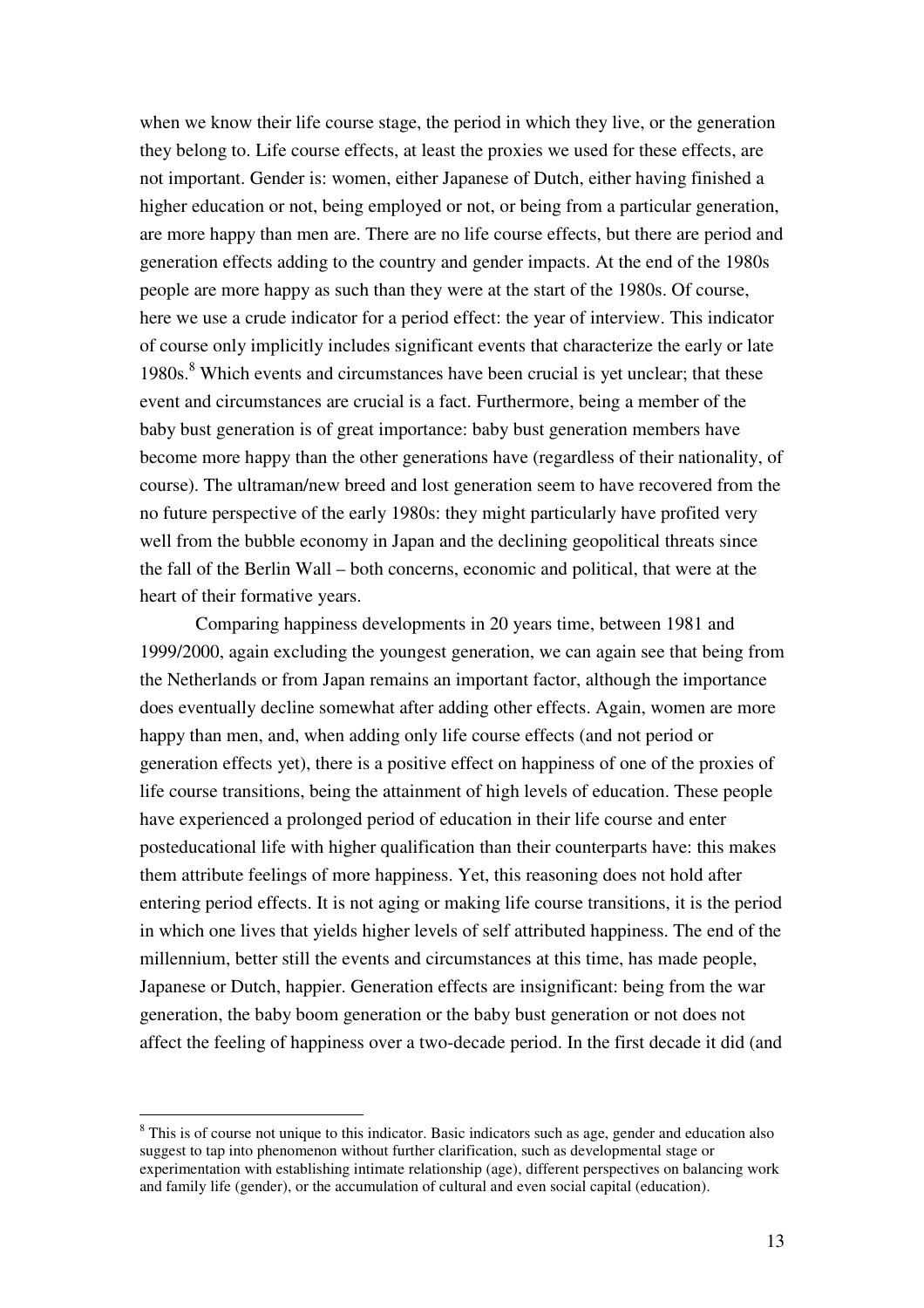we will see it does also in the second period), but in the two-decade period, generation membership does not seem to matter much.

For the 1990-1999/2000 period we can include all four generations, also the youngest second baby boom generation. Again, being Japanese or Dutch is relevant and remains relevant even when adding other effects. Also again found is a strong positive effect of being female. Life course effects are again irrelevant and this is the third time we find this result. It is a serious indication that perhaps aging or making specific transitions in the life course, at least as far as attaining higher educational positions and being in the phase of full employment go, is not affecting people feeling of happiness. Perhaps other life course transition effects, e.g. those related to the private realm (establishing intimate relationships, or, by contrast, losing these relationship) may well be influential. Those related to the public realm of work and education are far less important compared to country and gender differences. We do find that living at the end of the millennium is positive compared to living at the start of the 1990s. This period effect probably reflects the difference between economic pessimism in the early 1990s (the bubble economy in Japan had just busted and the economic progress in the West was disappointing after early optimism since the fall of the Berlin Wall) and economic optimism, if not hyper-optimism in the late 1990s related to the rise of fast-moneymaking ICT-economies. Besides this period effect we find a particular generation effect: again the baby bust, or ultraman or lost generation, is more happy in the last decade of the  $20<sup>th</sup>$  century. Their feeling of happiness in this era is significantly higher than the one of the war generation, the baby boom generation, and also the second baby boom generation.

When explaining trends in happiness it is important to look at generations this result shows. Not only do we have to take account of country-level characteristics that explain trends in happiness (between Netherlands and Japan, in this case) and of historic events and circumstances at particular moments of time (period effects), but we also have to look at individual features (particularly gender) and at meso-level phenomenon, in this case the extent of generational belonging of those who share the same formative experiences. Both in the Netherlands and Japan the lost or ultraman/new breed generation is a particularly happy generation.

#### **Conclusions**

Rapid and pervasive societal change results in societies in which generations co-exist that have very distinct formative experiences. These experiences induce a feeling of a shared history and a common destiny with contemporaries, a feeling of generational belonging. It is possible to discern different, partly overlapping generations in the Netherlands and Japan that seem to share such feelings. These generations not only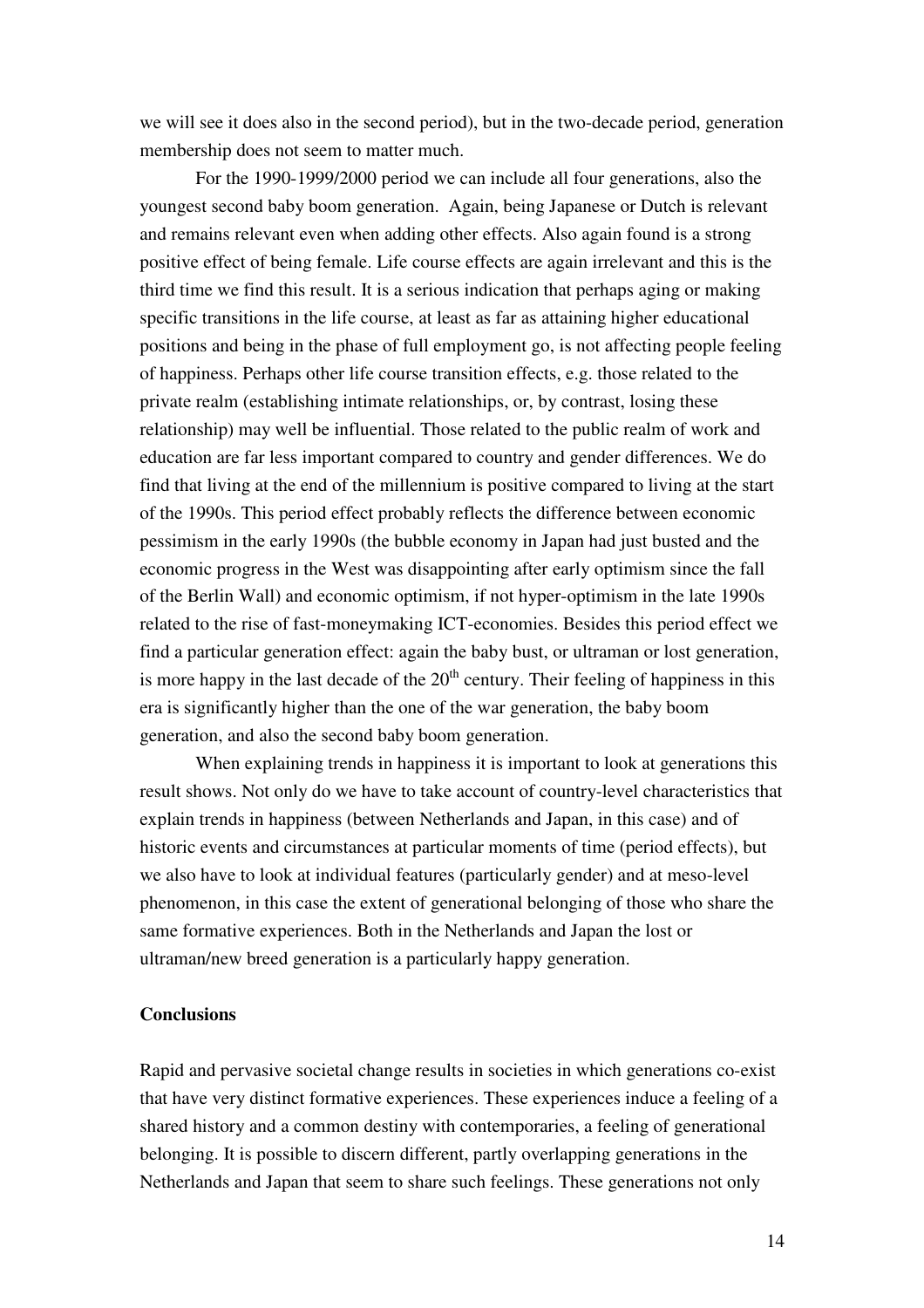feel to be distinct as a generation from former and later generations due to different formative experiences, but will also be recognizably different during their whole life span in terms of their values and attitudes, life chances and lifestyles and even concrete actions and choices they make. Consequently, they may very well have divergent views on what quality of life represents, on how they define well-being, on what it is that makes them feel happy and satisfied with life. Generations that have experienced war and severe insecurities in their youth years, may define happiness as the absence of these circumstances and even if these are absent may, when reporting on happiness, reflect on these youth experiences resulting in a lower happiness level thoughout their life span. Those, by contrast, who have been raised in happy times, may well be more optimistic even when times are hard.

Taking account of generational distinctions is important when comparing the level of happiness between countries, the analyses show. Particularly the baby bust generation, also labeled the utraman and new breed generation in Japan or lost generation in the Netherlands, is the vanguard of happiness. They distinguish themselves between the older and the younger generations with a higher level of happiness. They are more happy than the two older generations as the 1980s progress, and as time goes by in the 1990s they are also more happy than the younger generations growing up in this period. It seems to be a specific generational characteristic of this baby bust generation to feel more happy. In their formative years during the 1970s and early 1980s, in which the future of their own life chances was grim and crises on a wide variety of domains reigned, they indulged in hedonism, in an out-going lifestyle, in finding their own way (usually with contemporaries) in the emerging popcultural and new media industries that provided an alternative life course route as the classic ones were more and more difficult to enter.

Of course, country differences are not irrelevant, what is more, they persist to be highly relevant. The Japanese, and each generation within the Japan (except the oldest at the end of the 1990s), are less happy than the Dutch. Here we did not go into exploring what makes people from these countries as such more or less happy. Of course, many characteristics at many levels may play a role, probably not in the least place characteristics of a cultural nature such as individualism-collectivism, uncertainty tolerance or avoidance, femininity or masculinity, etc.  $^9$  Country diversity itself is important regardless of generation members. Moreover, we did not find any particular interaction between country and generation belonging. There are no specific Japanese or Dutch generations that are more or less happy than others. There is no generation in particular, therefore, that is responsible for the country diversity, e.g., a

 $9^9$  See Vinken et al., 2004 on comparing cultures at the macro-level with these and other cultural dimensions.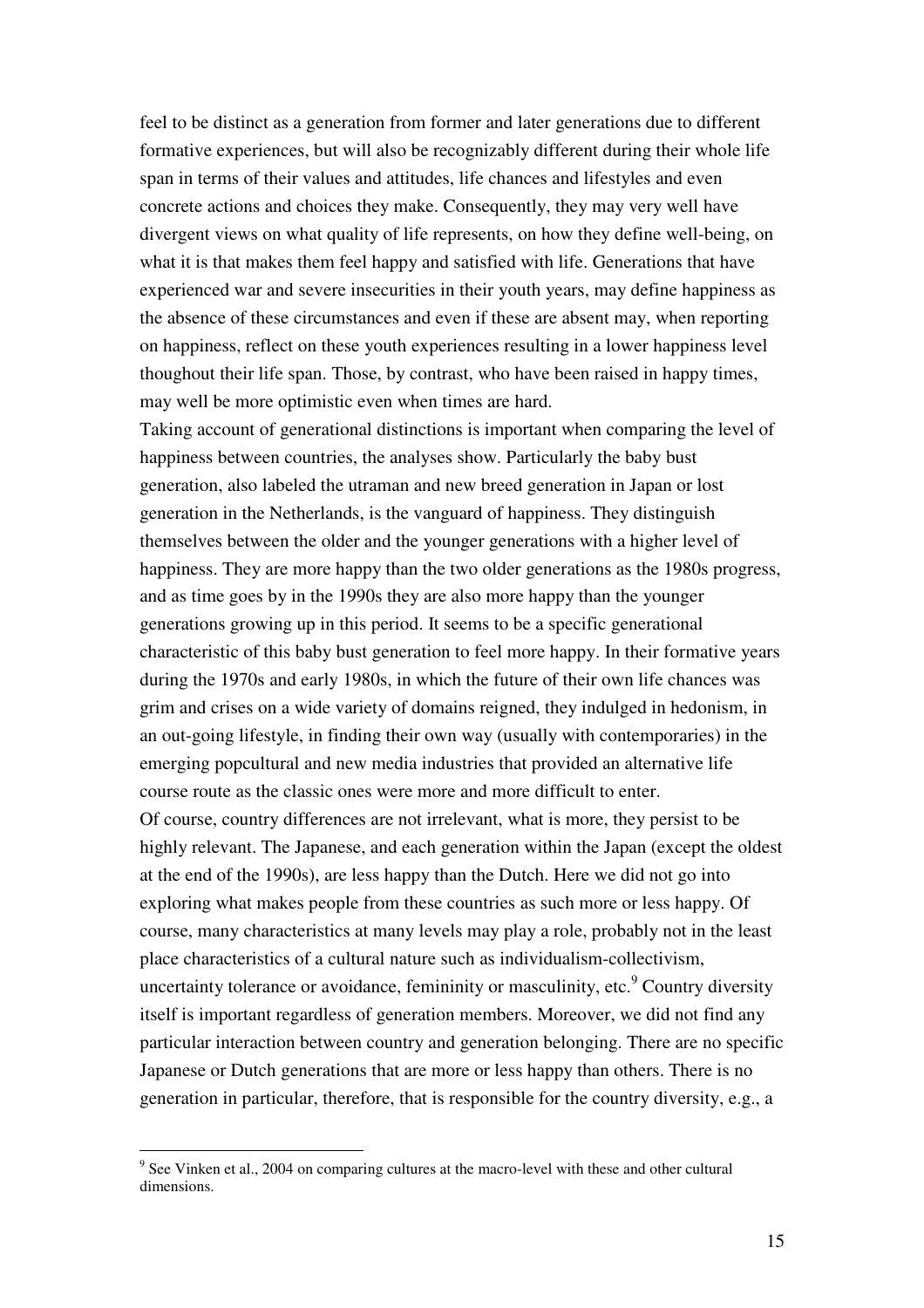specific Japanese generation of baby boomers that is less happy to such an extent that the country's lower happiness is due to them only.

Also important are individual-level chracteristics, meaning gender distinctions (with women being more happy), and period effects. Living at the end of the 1980s and at the millennium has autonomously made people more happy compared to the early 1980s. Exactly what the events or circumstances at these years have caused this positive happiness effects is subject to further study. Life course effects, finally, are irrelevant, it can be concluded for this moment. The proxies we used for these effects are of very limited importance over or beyond country, gender, period and generation effects. Of course, it is worth considering more and perhaps more appropriate indicators for life course effects. It is argued in life course sociology that life courses in advanced societies are changing very strongly and that, as a result, life goals, such as well-being, are perceived in other ways, especially since the generation born after 1970. This generation, in Japan or in the Netherlands, has learned to monitor if life is given them what they as an individual want, to avoid choices that pin them down on one predictable life track and to change their life plan as long (see Vinken, 2004). Well-being or happiness for them is being able to change and to have fun and challenging experiences. It is interesting for further progress in cross-cultural happiness study along the perspective of generations and life courses to include possible ways to tap into the changing definition of happiness and, broader, wellbeing or the quality of life.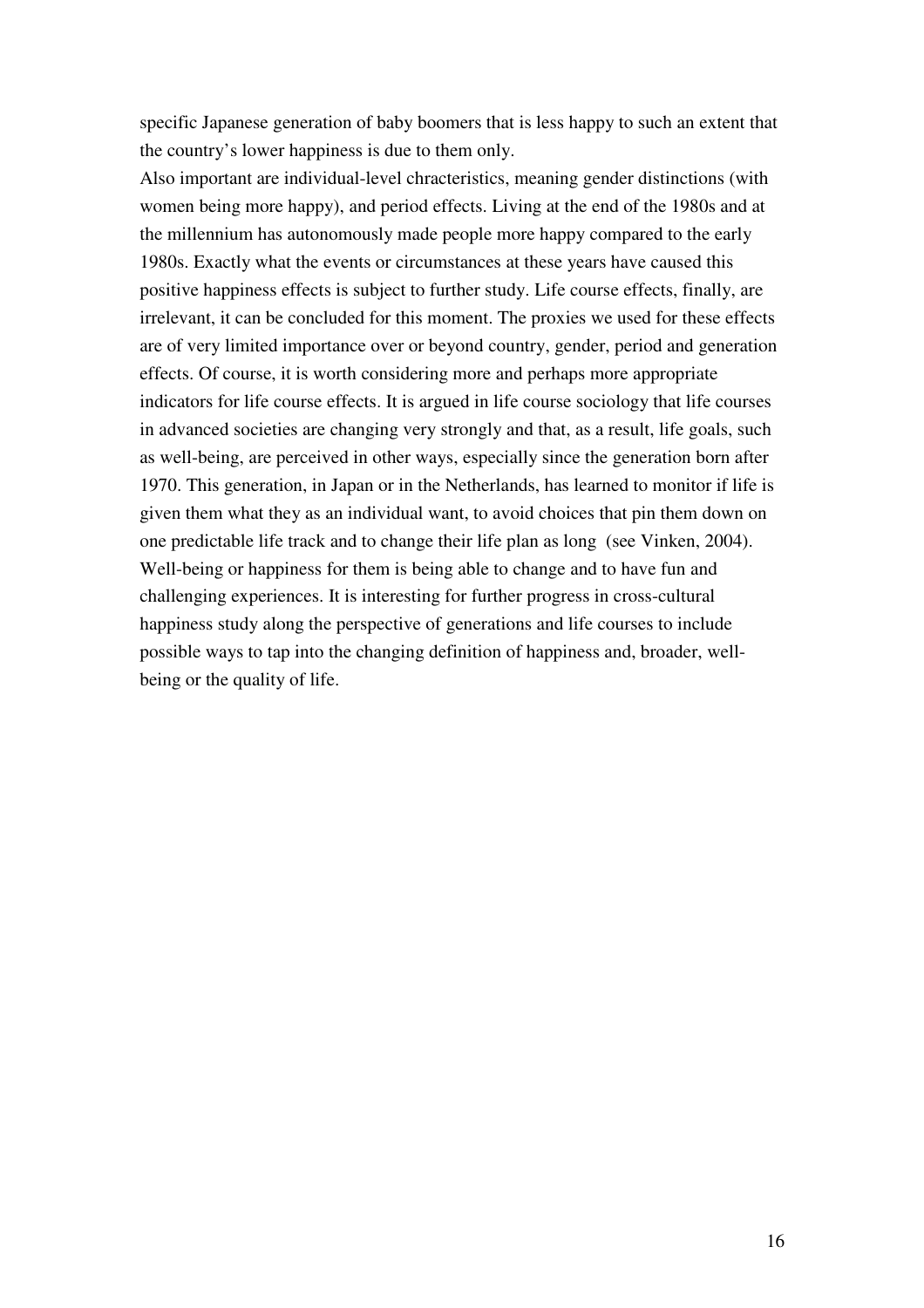#### **References**

- Arts. W., J. Hagenaars & L. Halman (Eds.) (2003). *The cultural diversity of European unity. Explanations, findings and reflections from the European Values Study.* Leiden & Boston: Brill.
- Becker, H.A. (1992). *Generaties en hun kansen.* (Generations and their opportunities.) Amsterdam: Meulenhoff.
- Becker, H.A. (1997). *De toekomst van de verloren generatie.* (The future of the lost generation.) Amsterdam: Meulenhoff.
- Dekker, P. & Ester, P. (1995). Political attitudes in a generational perspective. The Netherlands, 1970-1992. *Acta Politica*, 30, 57-74.
- Diepstraten, I., P. Ester, & H. Vinken (1998). *Mijn generatie. Zelfbeelden, jeugdervaringen en lotgevallen van generaties in de twintigste eeuw.* (My generation. Self-images, youth experiences and fortunes of generations in the twentieth century.) Tilburg: Syntax Publishers.
- Diepstraten, I., P. Ester & H. Vinken (1999). Talkin' 'bout my generation. Ego and alter images of generations in the Netherlands. *Netherlands' Journal of Social Sciences*, 35, 2, 91-109
- Dilthey (1875). *Über das Studium der Geschichte der Wissenschaften vom Menschen der Gesellschaft und dem Staat* (In Ges. Schr. Bd.V, pp. 36-41).
- Ester, P., H. Vinken & I. Diepstraten (2002). Reminiscences of an extreme century. Intergenerational differences in time heuristics: Dutch people's collective memories of the 20th century. *Time & Society*, 11, 1, 39-66.
- Fujiwara, M & K. Carvell (2002). *We've come a long way! A distinct experience for each generation*. Tokyo: Hakuhodo Institute of Life and Living Inc.
- Halman, L. (2001). The European Values Study. A third wave. Source book of the 1999/2000 European Values Study Survey. Tilburg: EVS, WORC, Tilburg University.
- HILL (1995). *Middle class at last!. The second baby boomer generation in Japan.* (Changing lifestyles in Japan 8.) Tokyo: Hakuhodo Institute of Life and Living Inc.
- Honda, Y. (2004). The formation and transformation of the Japanese system of transition from school to work. *Social Science Japan Journal*, 7, 1, 103-115.
- Inglehart, R. (1997*). Modernization and postmodernization. Cultural, economic and political change in 43 societies*. Princeton: Princeton University Press.
- Inglehart, R., M. Basanez, J. Diez-Medrano, L. Halman, & R. Luijkx (Eds.) (2004). *Human beliefs and values. A cross-cultural sourcebook based on the 1999-2002 value surveys*. Mexico City: Siglo XXI Editores.
- Inglehart, R. & D. Oyserman (2004). Individualism, autonomy, self-expression. The human development syndrome. In H. Vinken, J. Soeters, & P. Ester (Eds.), *Comparing cultures. Dimensions of culture in a comparatiive perspective* (Pp. 74-96)*.* Leiden & Boston: Brill.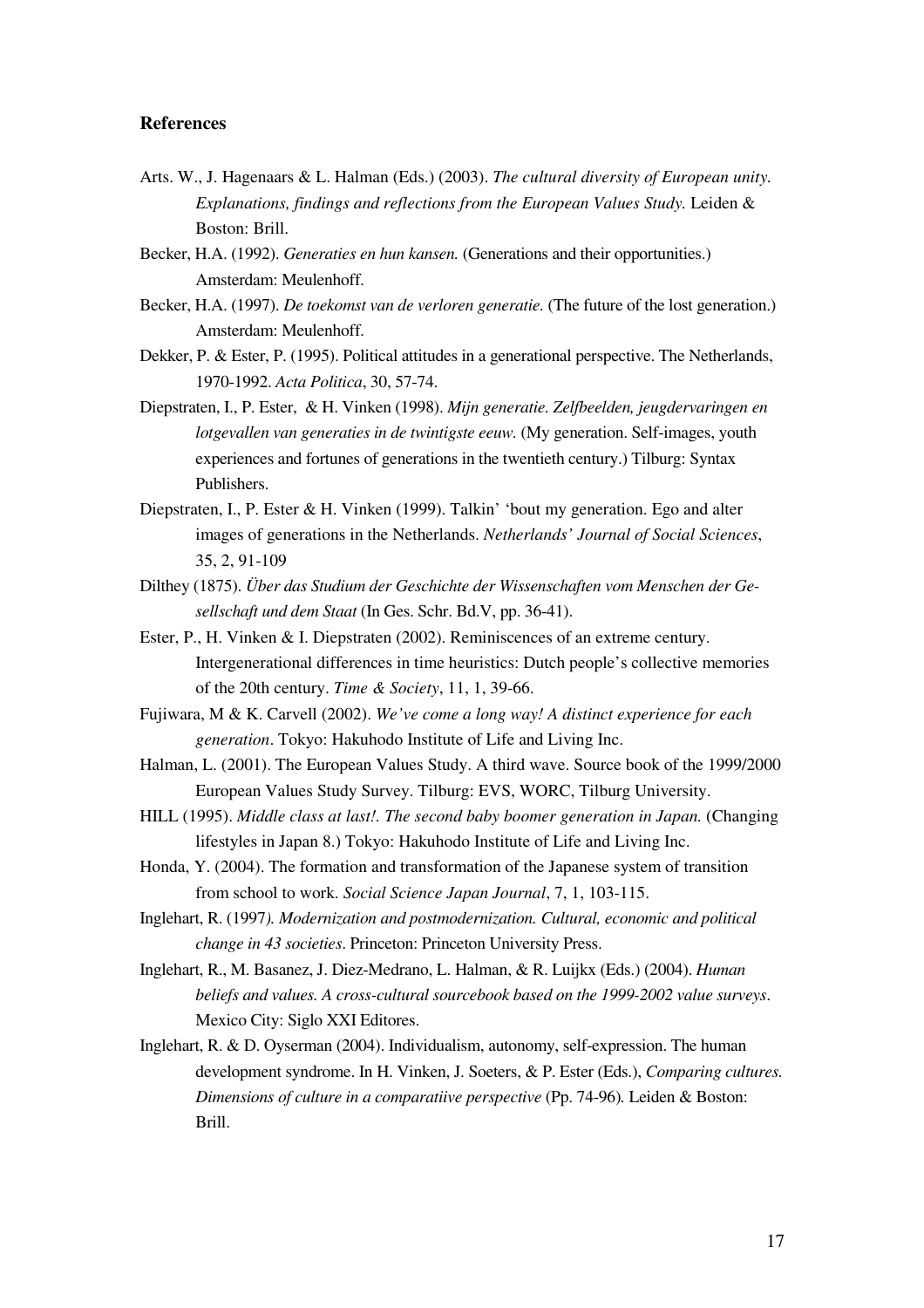- Manabe, K. (2004). *Cross-national comparison of the structure of well-being. Examination based on data from the world values survey.* Nisihinomiya: Kwansei Gakuin University (research paper 21<sup>st</sup> centrury COE program)
- Mannheim, K. (1928/1929). Das Problem der Generationen. *Kölner Vierteljahresheft für Soziologie*, 7: 157-185, 309-330.
- Mannheim, K. (1952). The problem of generations. *In his Essays on the sociology of knowledge* (edited by P. Kecskemeti; Pp. 276-322). New York: Oxford University Press.
- Van Bommel, M., Ester, P. & Vinken, H. (1995). *The future of young generations. A comparative trend study among the cultural seismographs of Western societies.* Tilburg/Eindhoven: IVA Tilburg/HBRC Philips Corporate Design.

Van den Broek, A. (1996). *Politics and generations. Cohort replacement and generation formation in political culture in the Netherlands.* Tilburg: Tilburg University Press.

- Vinken, H. (1997). *Political values and youth centrism*. Theoretical and empirical perspectives on the political value distinctiveness of Dutch youth centrists. Tilburg: Tilburg University Press
- Vinken, H. (2004). Changing life courses of young generations across cultures. The desire for change and challenge in Western and Asian societies. *Kwansei Gakuin University School of Sociology Journal*, 97, 8, 119-139
- Vinken, H., J. Soeters & P. Ester (2004). Cultures and dimensions. Classic perspectives and new opportunities in 'dimensionalist' cross-cultural studies. In H. Vinken, J. Soeters & P. Ester (Eds.), *Comparing cultures.* Dimensions of culture in comparative perspective (Pp 5-27). Leiden & Boston: Brill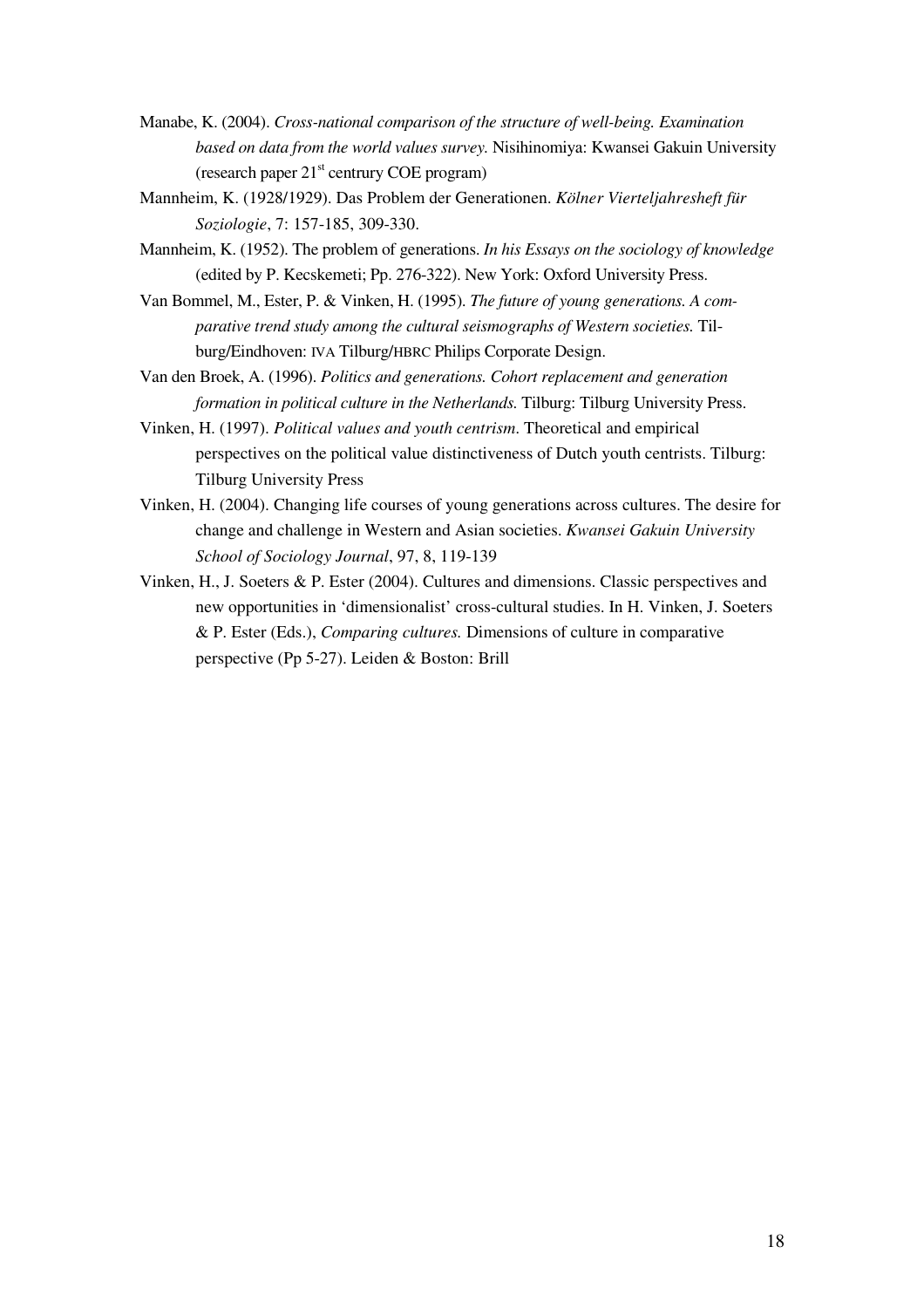# **Tables**

|              | 1981       |            | 1990       |            | 1999/2000  |            |
|--------------|------------|------------|------------|------------|------------|------------|
|              | nl         |            | nl         |            | nl         |            |
|              | $(n=1221)$ | $(n=1204)$ | $(n=1017)$ | $(n=1011)$ | $(n=1003)$ | $(n=1362)$ |
| 1 not at all | 0,2        | 1,6        | 1,2        | 0,8        | 0,6        | 0,6        |
| 2 not very   | 2,4        | 13,9       | 5,4        | 15,2       | 4,3        | 9,9        |
| 3 quite      | 62,2       | 61,5       | 47,0       | 60,8       | 49,3       | 58,7       |
| 4 very       | 33,1       | 15,1       | 46,2       | 16,9       | 45,8       | 27,8       |
| dk/na        | 2,1        | 7,9        | 0,2        | 6,2        | 0,1        | 3,0        |
| $m(1-4)$     | 3,24       | 2,74       | 3,38       | 2,81       | 3,40       | 3,08       |

**table 1 : feeling of happiness in the netherlands (nl) and japan (j): percentages**

source: merged files netherlands and japan from wvs1981-1993 (icpsr 6160; steinmetz archive #p1202) and wvsevs 1999-2002 (icpsr 3975; steinmetz archive #p1623); unweigthed; m differs significantly between countries at p<.000 within each year (ANOVA); eta<sup>2</sup> happiness by country in 1981: 0,08; 1990: 0,11; and 1999/2000: 0,05.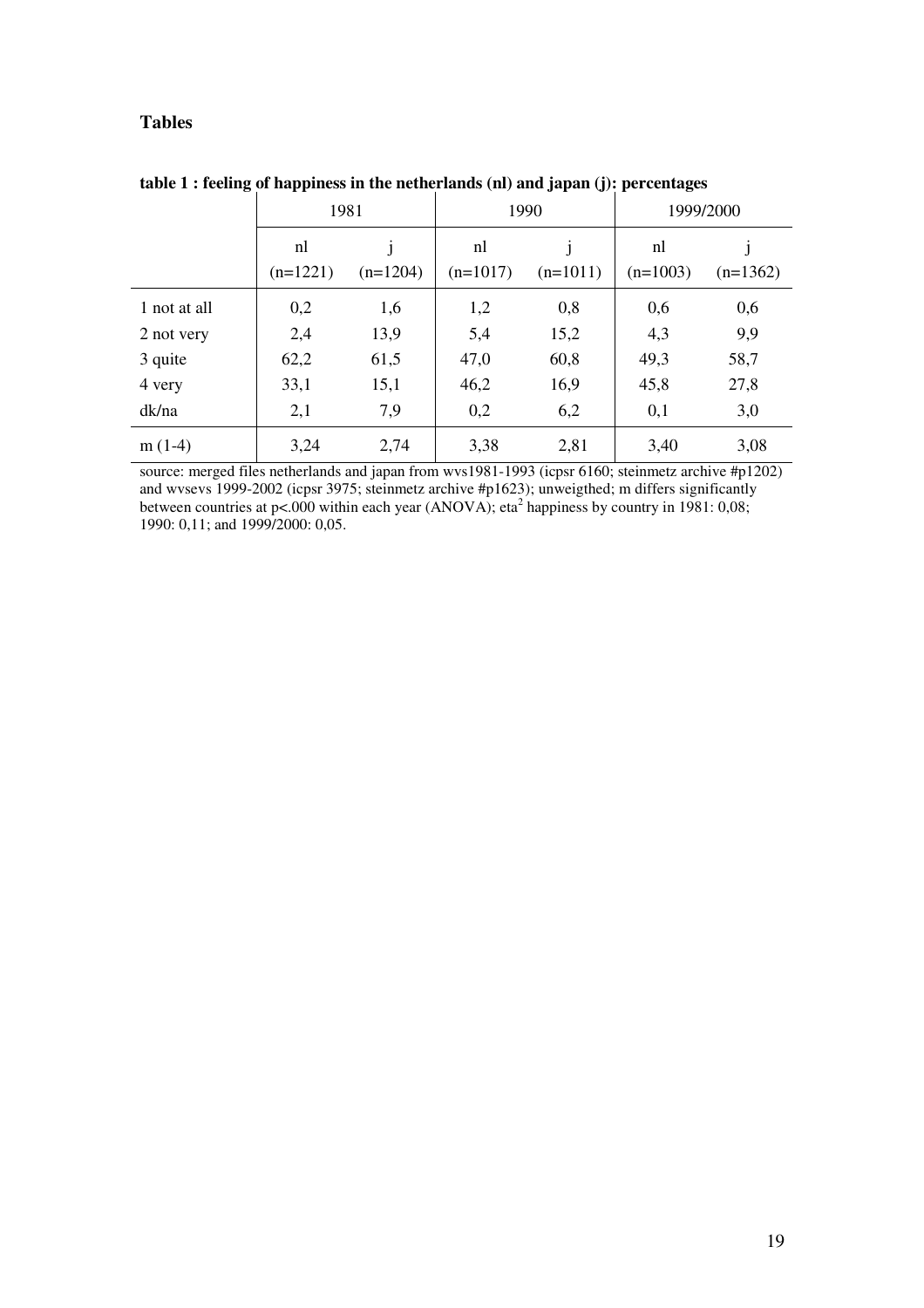|                      | 1981       |            | 1990       |            | 1999/2000  |            |
|----------------------|------------|------------|------------|------------|------------|------------|
|                      | nl         | j          | nl         | j          | nl         | J          |
|                      | $(n=1221)$ | $(n=1204)$ | $(n=1017)$ | $(n=1011)$ | $(n=1003)$ | $(n=1362)$ |
| war $( \leq 1939)$   | $(n=452)$  | $(n=472)$  | $(n=316)$  | $(n=305)$  | $(n=211)$  | $(n=354)$  |
| 1 not at all         | 0,7        | 1,7        | 1,3        | 0,7        | 0,9        | 0,0        |
| 2 not very           | 3,3        | 15,7       | 8,9        | 16,7       | 6,6        | 8,5        |
| 3 quite              | 61,1       | 62,7       | 46,8       | 60,3       | 52,6       | 61,6       |
| 4 very               | 33,0       | 13,3       | 42,4       | 15,4       | 39,3       | 27,7       |
| dk/na                | 2,0        | 6,6        | 0,6        | 6,9        | 0,5        | 2,3        |
| $m(1-4)$             | 3,22       | 2,75       | 3,29       | 2,77       | 3,29       | 3,12       |
| boom (1940-55)       | $(n=416)$  | $(n=382)$  | $(n=346)$  | $(n=407)$  | $(n=286)$  | $(n=390)$  |
| 1 not at all         | 0,0        | 1,0        | 1,7        | 0,7        | 1,0        | 0,5        |
| 2 not very           | 2,2        | 12,8       | 4,0        | 12,5       | 5,2        | 7,4        |
| 3 quite              | 59,1       | 61,8       | 49,4       | 66,1       | 53,8       | 63,8       |
| 4 very               | 37,5       | 16,8       | 44,8       | 16,2       | 39,9       | 24,9       |
| dk/na                | 1,2        | 7,6        | 0,0        | 4,4        | 0,0        | 3,3        |
| $m(1-4)$             | 3,31       | 2,79       | 3,37       | 2,89       | 3,33       | 3,06       |
| bust (1956-70)       | $(n=323)$  | $(n=345)$  | $(n=300)$  | $(n=241)$  | $(n=371)$  | $(n=354)$  |
| 1 not at all         | 0,0        | 2,0        | 0,7        | 0,4        | 0,0        | 1,4        |
| 2 not very           | 1,2        | 12,5       | 3,7        | 16,6       | 2,7        | 10,7       |
| 3 quite              | 68,1       | 60,5       | 42,3       | 56,0       | 45,8       | 54,0       |
| 4 very               | 27,6       | 15,4       | 53,3       | 19,9       | 51,5       | 31,6       |
| dk/na                | 3,1        | 10,1       | 0,0        | 7,1        | 0,0        | 2,3        |
| $m(1-4)$             | 3,17       | 2,68       | 3,48       | 2,81       | 3,49       | 3,11       |
| boom2 ( $\geq$ 1971) | $(n=0)$    | $(n=0)$    | $(n=55)$   | $(n=58)$   | $(n=134)$  | $(n=264)$  |
| 1 not at all         |            |            | 0,0        | 3,4        | 0,7        | 0,4        |
| 2 not very           |            |            | 3,6        | 20,7       | 3,0        | 14,4       |
| 3 quite              |            |            | 58,2       | 46,6       | 44,0       | 53,8       |
| 4 very               |            |            | 38,2       | 17,2       | 52,2       | 26,9       |
| dk/na                |            |            | 0,0        | 12,1       | 0,0        | 4,5        |
| $m(1-4)$             |            |            | 3,35       | 2,53       | 3,48       | 2,98       |

**table 2 : feeling of happiness in the netherlands (nl) and japan (j) by generations: percentages and means (m)**

source: merged files netherlands and japan from wvs1981-1993 (icpsr 6160; steinmetz archive #p1202) and wvsevs 1999-2002 (icpsr 3975; steinmetz archive #p1623); unweigthed; if **bold** m differs significantly between countries at p<.000 within each generation in each year (ANOVA); eta<sup>2</sup> happiness by country in 1981 for the 3 generations resp. 0,08, 0,09, and 0,06; for the 4 generations in 1990 resp: 0,09, 0,09, 0,15, and 0,16; idem in 1999/2000: 0,01, 0,03, 0,07, and 0,08.